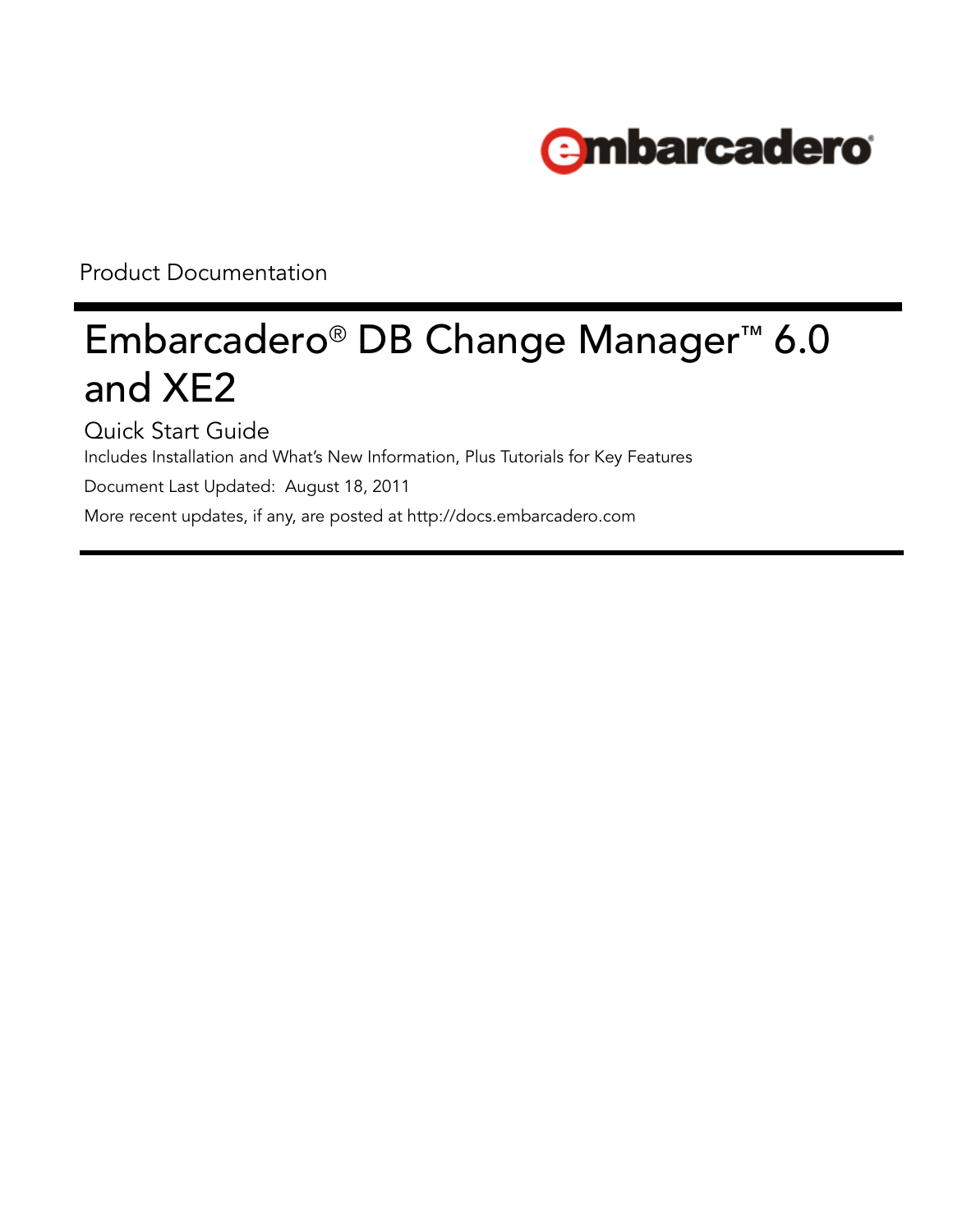© 2011 Embarcadero Technologies, Inc. Embarcadero, the Embarcadero Technologies logos, and all other Embarcadero Technologies product or service names are trademarks or registered trademarks of Embarcadero Technologies, Inc. All other trademarks are property of their respective owners.

This software/documentation contains proprietary information of Embarcadero Technologies, Inc.; it is provided under a license agreement containing restrictions on use and disclosure and is also protected by copyright law. Reverse engineering of the software is prohibited. If this software/documentation is delivered to a U.S. Government Agency of the Department of Defense, then it is delivered with Restricted Rights and the following legend is applicable.

#### Restricted Rights Legend

Use, duplication, or disclosure by the Government is subject to restrictions as set forth in subparagraph (c)(1)(ii) of DFARS 252.227-7013, Rights in Technical Data and Computer Software (October 1988). If this software/documentation is delivered to a U.S. Government Agency not within the Department of Defense, then it is delivered with Restricted Rights, as defined in FAR 552.227-14, Rights in Data-General, including Alternate III (June 1987).

Information in this document is subject to change without notice. Revisions may be issued to advise of changes. Embarcadero Technologies, Inc. does not warrant that this documentation is error-free.

Embarcadero Technologies, Inc. is a leading provider of award-winning tools for application developers and database professionals so they can design systems right, build them faster and run them better, regardless of their platform or programming language. Ninety of the Fortune 100 and an active community of more than three million users worldwide rely on Embarcadero products to increase productivity, reduce costs, simplify change management and compliance and accelerate innovation. The company's [flagship tools include: Embarcadero® Change Manager™, CodeGear™ RAD Studio, DBArtisan®, Delphi®, ER/Studio®, JBuilder®](http://www.embarcadero.com)  and Rapid SQL®. Founded in 1993, Embarcadero is headquartered in San Francisco, with offices located around the world. [Embarcadero is online at w](http://www.embarcadero.com)ww.embarcadero.com.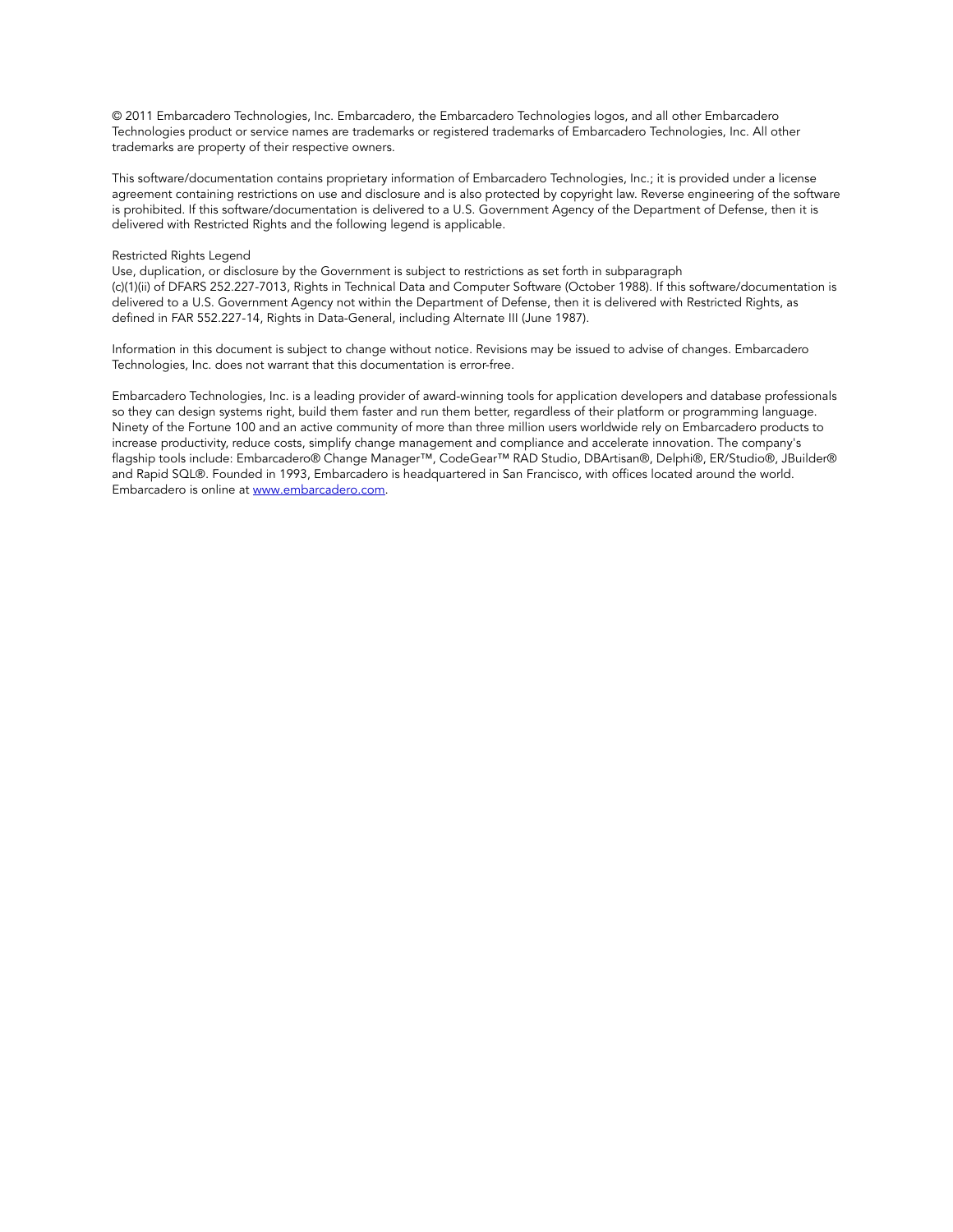# **CONTENTS**

| 18 |
|----|
| 20 |
|    |
|    |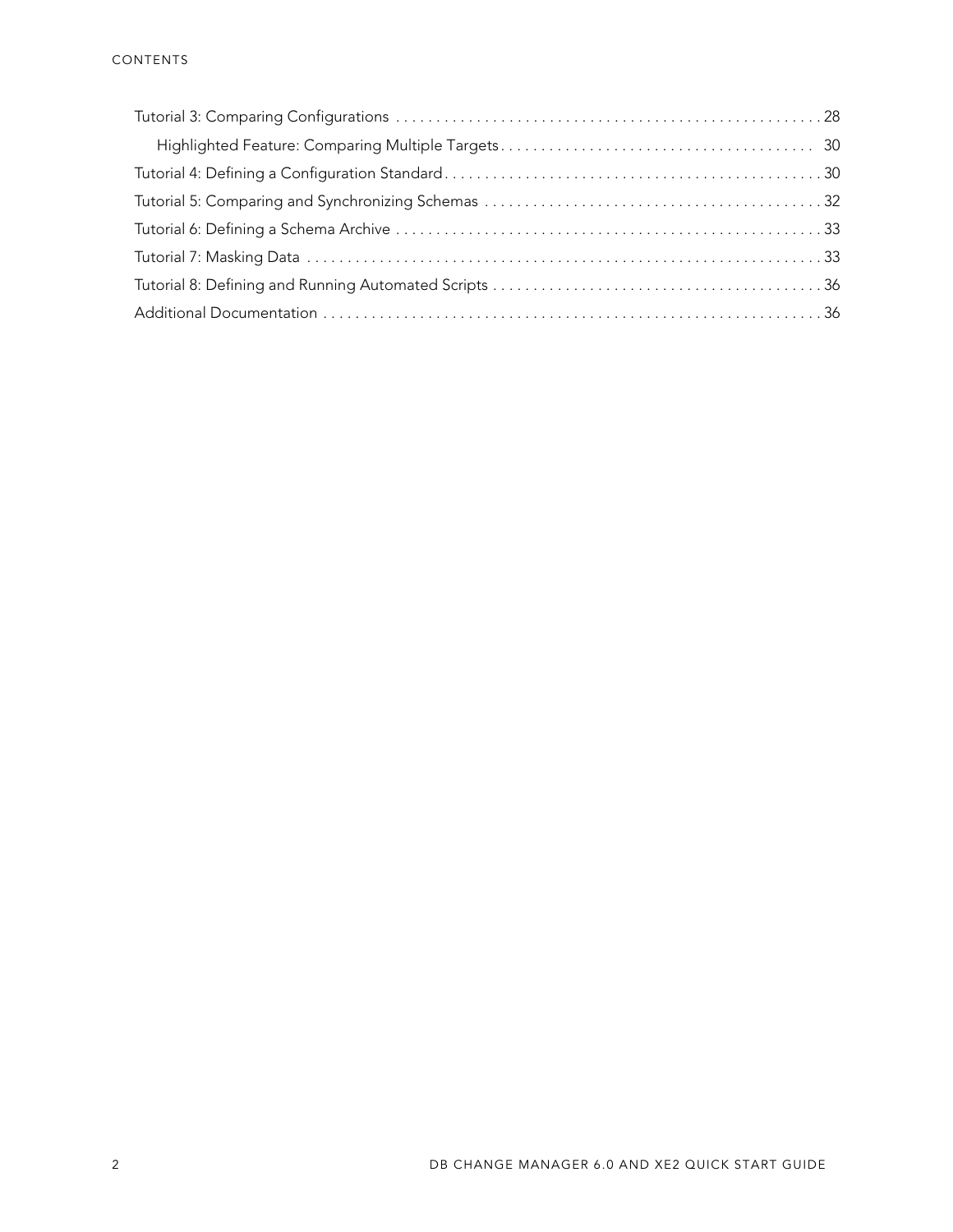# <span id="page-4-0"></span>INTRODUCING DB CHANGE MANAGER

Embarcadero® DB Change Manager™ helps database administrators and developers to:

- Simplify and automate database change management.
- Streamline development cycles.
- Ensure availability, performance, and compliance.

DB Change Manager provides comparison, synchronization, data masking, and auditing capabilities that let you track and report on changes, roll out new releases, and pinpoint problems resulting from changes at the data, schema, and database configuration levels.

By comparing a live database to a schema or configuration "snapshot", administrators can quickly identify changes and correct problems. By monitoring configuration settings, administrators can ensure compliance with regulatory policies and performance standards and maintain overall database performance and availability.

- [Key Features of DB Change Manager](#page-4-1)
- [Technical Requirements](#page-6-2)
- [Database Support](#page-7-0)
- [Installing and Upgrading DB Change Manager](#page-7-1)
- [Key Concepts of DB Change Manager](#page-7-2)
- [Additional Product Information](#page-10-0)

## <span id="page-4-1"></span>KEY FEATURES OF DB CHANGE MANAGER

DB Change Manager provides features to help you manage databases from development to deployment and maintenance cycles. These features include:

- [Data Comparison and Synchronization](#page-5-0)
- [Schema Comparison and Synchronization](#page-5-1)
- [Database Configuration Management](#page-5-2)
- [Reports, Notifications, and Change History](#page-5-3)
- [Data Masking](#page-6-0)
- [Source Control System Integration](#page-6-1)

For video overviews, see th[e DB Change Manager product demos.](http://www.embarcadero.com/products/change-manager/product-demos)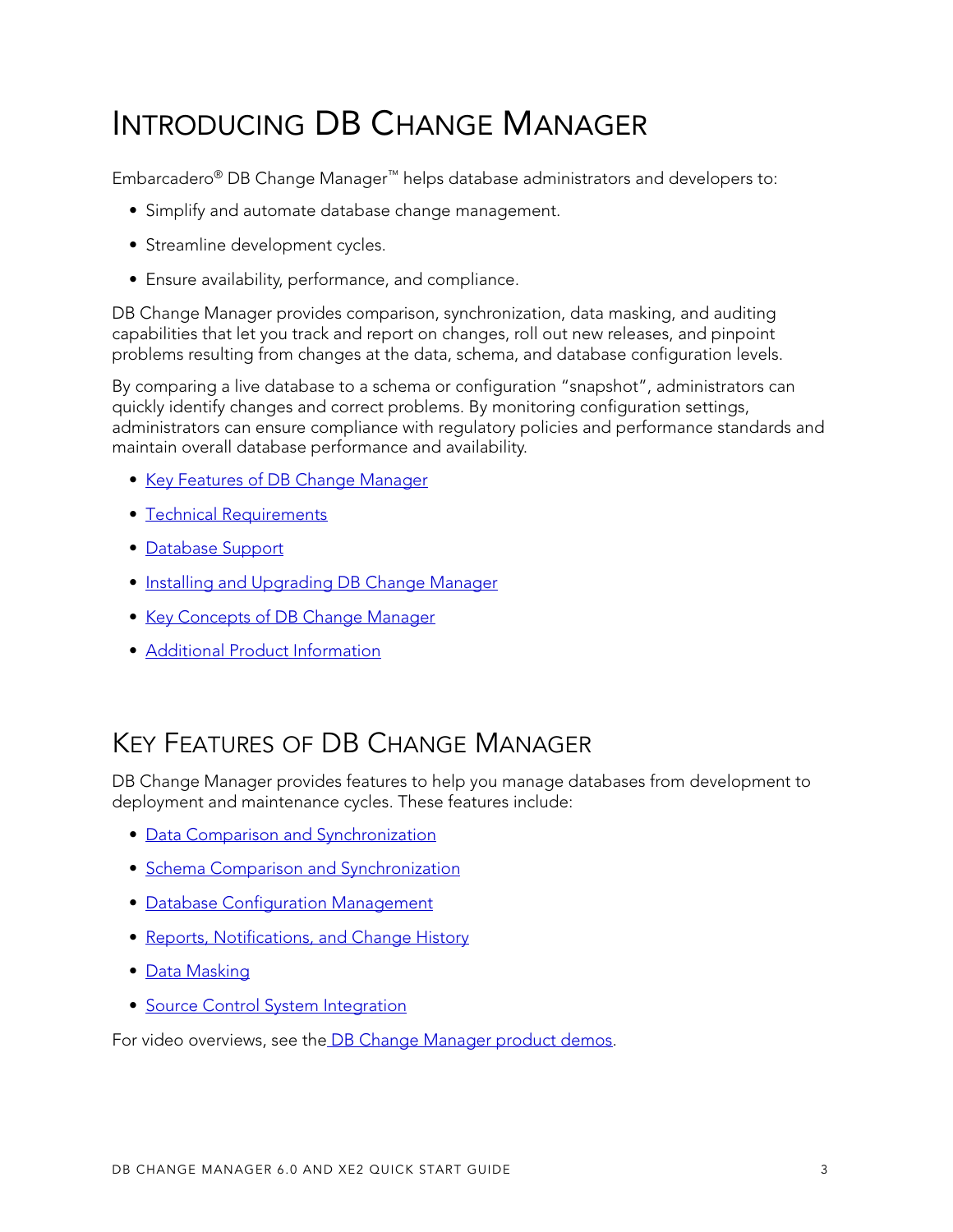### <span id="page-5-0"></span>DATA COMPARISON AND SYNCHRONIZATION

DB Change Manager can **analyze and compare** the data in two different data sources. It generates a SQL script that can **update one data source so that it matches** another. You can modify the SQL and run it as you wish. You can even define a comparison and synchronization process, called a **job**, and set it to run automatically. These features help you better manage common scenarios, such as:

- Keeping primary and backup data in sync
- Keeping up with data changes during the development and testing cycles, and later on to deployment environments
- Managing data migrations during upgrade activities

### <span id="page-5-1"></span>SCHEMA COMPARISON AND SYNCHRONIZATION

DB Change Manager can **capture and compare** the database schema in your enterprise. Over the lifecycle of a single schema, you can capture a baseline or **archive schema** and analyze changes through time. In addition, DB Change Manager generates a SQL script that can **update a target schema** so that it matches a standard. You can modify the SQL and execute it as needed.

For more information, see the video demos [Schema Compare with Auto-Synchronization](http://www.embarcadero.com/product_demo.php?file=http://altd.embarcadero.com/download/video/change_manager/schema-autosync.mp4) and [Cross-DBMS Schema Compare](http://www.embarcadero.com/product_demo.php?file=http://altd.embarcadero.com/download/video/change_manager/schema-comparison.mp4). The demos were made for the 5.1 release and are still relevant.

### <span id="page-5-2"></span>DATABASE CONFIGURATION MANAGEMENT

In addition to schema, there are configuration settings that can vary across an enterprise. DB Change Manager can **capture the configuration settings** of a data source. You can capture a baseline or **archive configuration** and analyze changes through time. You can create a **configuration standard** that defines the norms for your enterprise and against which you can compare your databases.

For more information, see the video demo [Monitoring for Change](http://www.embarcadero.com/product_demo.php?file=http://altd.embarcadero.com/download/video/change_manager/database-monitoring.mp4). The demo was made for the 5.1 release and is still relevant.

### <span id="page-5-3"></span>REPORTS, NOTIFICATIONS, AND CHANGE HISTORY

DB Change Manager supports your data management activities with **notifications** when processes execute, **reports** that capture key information, and **change history** tracking.

For more information, see the video demo [Monitoring for Change](http://www.embarcadero.com/product_demo.php?file=http://altd.embarcadero.com/download/video/change_manager/database-monitoring.mp4). The demo was made for the 5.1 release and is still relevant.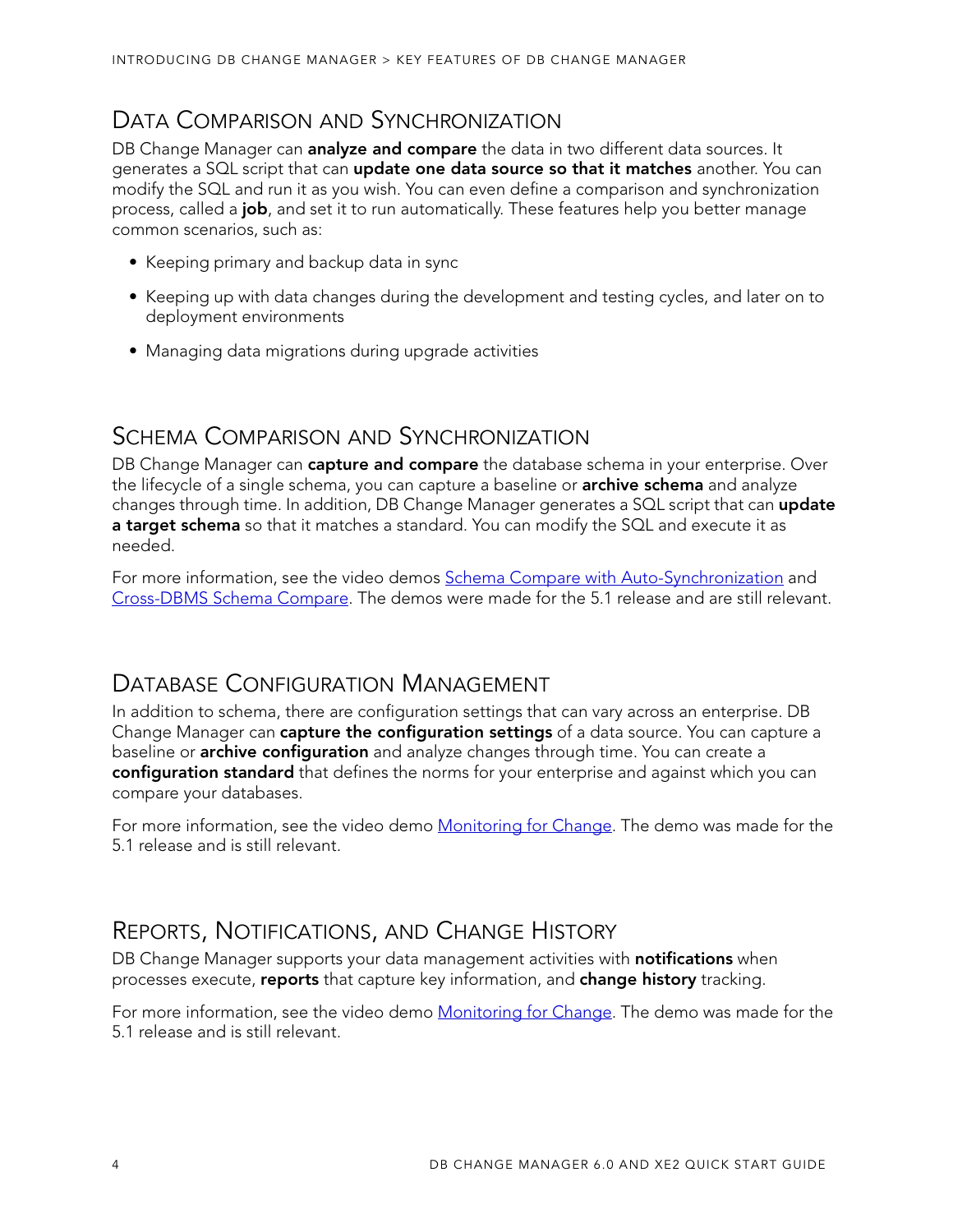### <span id="page-6-0"></span>DATA MASKING

There are specific scenarios when you need to hide the true values of the data in a database. For example, during development you need to protect personal or proprietary data, yet you still need to work with data that accurately represents the source. By combining data synchronization with data masking features, such as **randomization** or **shuffling**, you can duplicate source data and use the masked copies in non-production or non-secure environments.

For more information, see the video demo [Data Masking](http://www.embarcadero.com/products/change-manager/product-demos). The demo was made for the 5.1 release and is still relevant.

## <span id="page-6-1"></span>SOURCE CONTROL SYSTEM INTEGRATION

You can integrate DB Change Manager with source control systems such as Concurrent Versions System (CVS), Visual Source Safe (VSS), or Eclipse plugins. The **Navigator** in DB Change Manager is the interface for accessing files under source control. Job files and archive versions are stored as XML files and synchronization scripts are stored as text files. You perform all source code control actions using the source control system.

For more information, see the video demo [Developer Versioning Database and Code.](http://www.embarcadero.com/products/change-manager/product-demos) The demo was made for the 5.1 release and is still relevant.

## <span id="page-6-3"></span><span id="page-6-2"></span>TECHNICAL REQUIREMENTS

Before installing DB Change Manager, verify that your environment meets the following requirements:

- 1.2 Ghz processor
- 1 GB of RAM
- 500 MB of hard disk space (more space is recommended for large data source comparisons)
- High resolution monitor (1024 x 768), 16-bit display (or greater)
- Operating systems:
	- Microsoft Windows 7 (x86-32, Win32), Windows 2008 (x86-32, Win32), Windows XP (x86- 32, Win32), Windows Vista (x86-32, Win32), or Windows Server 2003

**NOTE:** Red Hat Enterprise Linux 5.0 (x86-32), GTK 2 and SuSe Linux Enterprise Server (x86) GTK+ 2.x are not supported in the 6.0/XE2 release.

- If you choose to install the Eclipse plugin version, you need:
	- Eclipse version 3.3 or newer
	- Sun Java Standard Edition 5.0 Update 11 or newer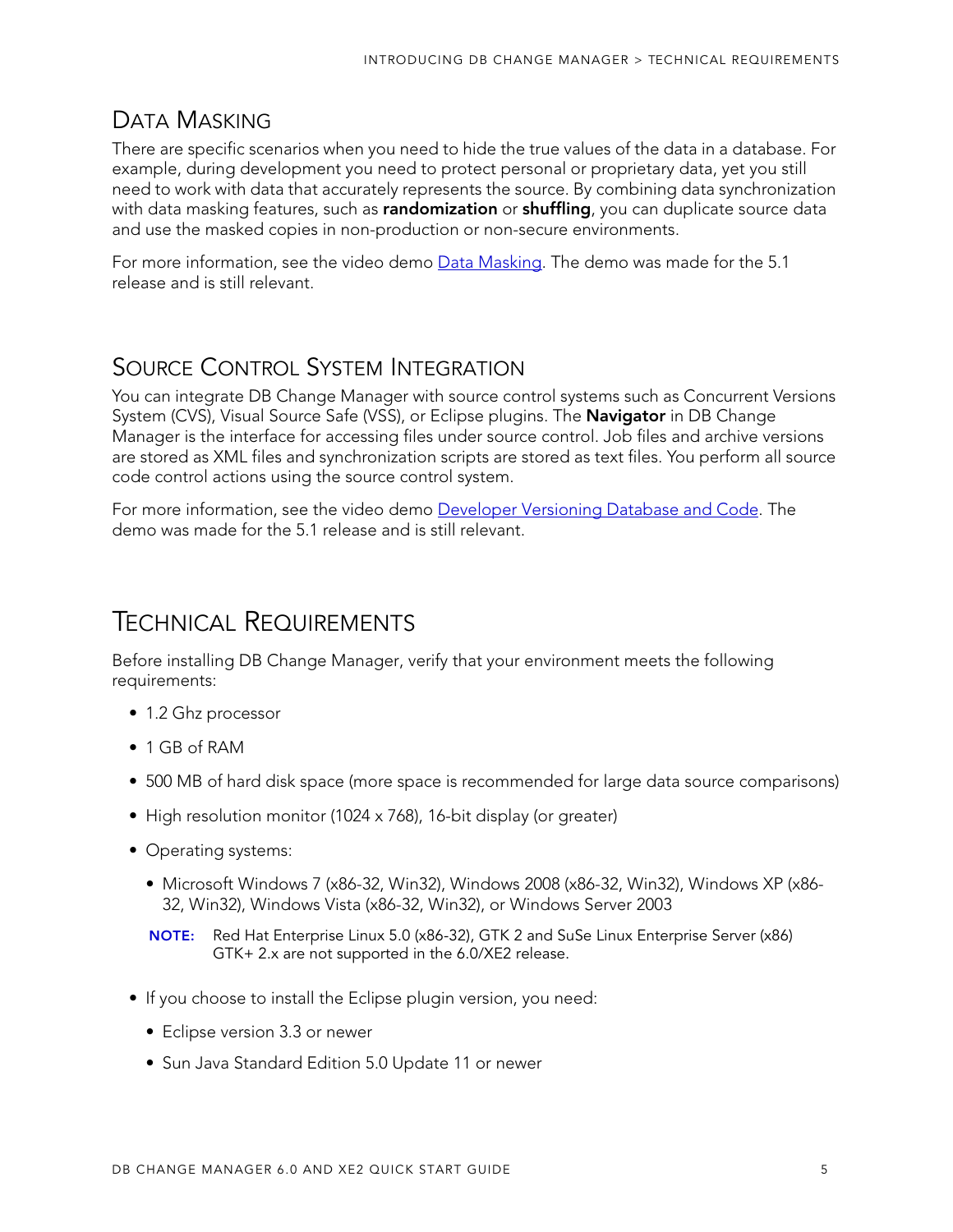## <span id="page-7-0"></span>DATABASE SUPPORT

DB Change Manager supports the following database platforms:

- IBM DB2 LUW  $8.0 9.5$
- Oracle 8i 11g
- Microsoft SQL Server 2000, 2005, and 2008
- Sybase ASE 12.5 15, 15.0.1, and 15.0.2
- Firebird® 1.5, 2.0
- InterBase® 2007, 2009

DB Change Manager supports data sources that use the Unicode format.

## <span id="page-7-1"></span>INSTALLING AND UPGRADING DB CHANGE MANAGER

To install DB Change Manager, see [Installing DB Change Manager](#page-14-4).

When needed, DB Change Manager provides an upgrade process for moving jobs and other information from an existing DB Change Manager installation to the new version. For information about upgrading, see the Read Me file at the **DB Change Manager documentation** [site](http://docs.embarcadero.com/products/change_manager/).

## <span id="page-7-2"></span>KEY CONCEPTS OF DB CHANGE MANAGER

To use DB Change Manager most effectively, first learn about how it represents and stores reusable processes that help you manage your data, and the features of its user interface.

- [Understanding Jobs and Scripts in DB Change Manager](#page-7-3)
- [Understanding the DB Change Manager User Interface](#page-8-0)

### <span id="page-7-3"></span>UNDERSTANDING JOBS AND SCRIPTS IN DB CHANGE MANAGER

DB Change Manager uses the concept of a job to organize reusable processes. A job uses objects of the following types:

- **Data source**: A data source is a data repository or database.
- **Configuration standard**: A standard is a customized set of properties with threshold operators that help you create optimal configurations against which you can compare other data source configurations.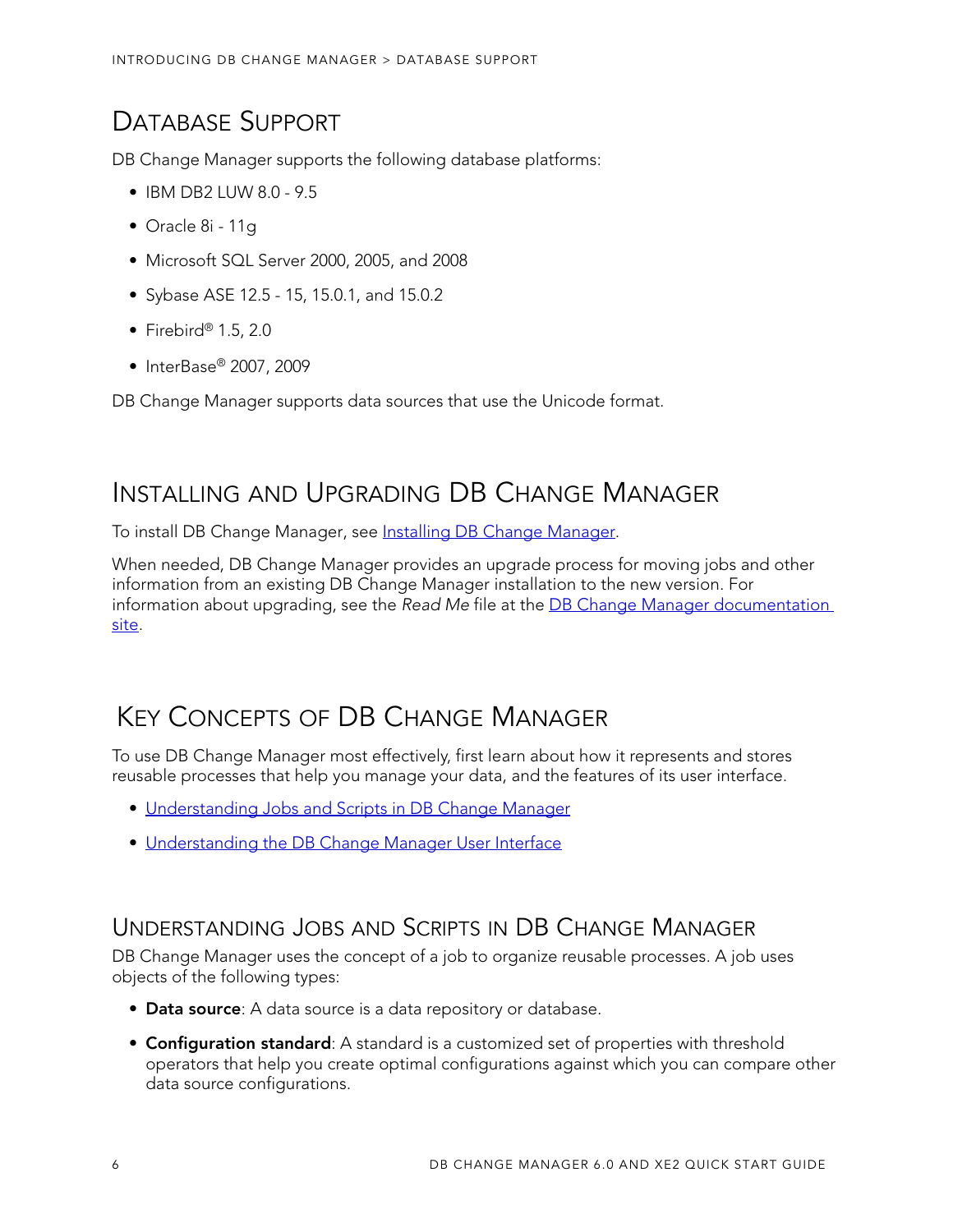• **Schema or configuration archive**: An archive is a snapshot of a configuration or schema. You can use this archive to compare against other schemas or configurations.

There are two types of jobs in DB Change Manager:

- **Object creation jobs**: Some jobs create objects that are used in other jobs. You use a job to create configuration standards and archives.
- **Comparison jobs**: A comparison job processes **source** and **target** objects and provides information describing their similarities and differences. This comparison is then used to generate SQL scripts. A comparison job can be of the following types:
	- **Data comparison**: A data comparison job looks at the data repositories of two data sources and determines their differences. You can use this information to determine whether to update a target data source.
	- **Data masking**: A data masking job is a special kind of data comparison job that creates a copy of sensitive data, which masks the true values of specified fields.
	- **Configuration comparison**: A configuration comparison job determines whether the configuration settings between a source and a target are the same. This information helps you quickly diagnose problems.
	- **Schema comparison**: A schema comparison job lets you compare the schemas of different data sources or archives. It helps you manage schema changes through development, testing, and production cycles.

Once it has run a comparison job, DB Change Manager can generate an **SQL synchronization script** that can update target data, configurations, or schemas. You can modify a script before you run it. For example, you can use a DB Change Manager script to synchronize data between development and testing environments. Once you are comfortable with the job's specifications, you can let it automatically run the script and synchronize the data.

You can group jobs and scripts into projects, which are visible in the **Project** explorer and in the **Navigator** view. The **Navigator** view provides a way to interact with files in a source control system.

### <span id="page-8-0"></span>UNDERSTANDING THE DB CHANGE MANAGER USER INTERFACE

The **Workbench** is the DB Change Manager development environment. It provides you with an interface to create, manage, and navigate comparison jobs through interaction with views, editors, and menus. If you are familiar with Eclipse you will recognize many elements of the interface.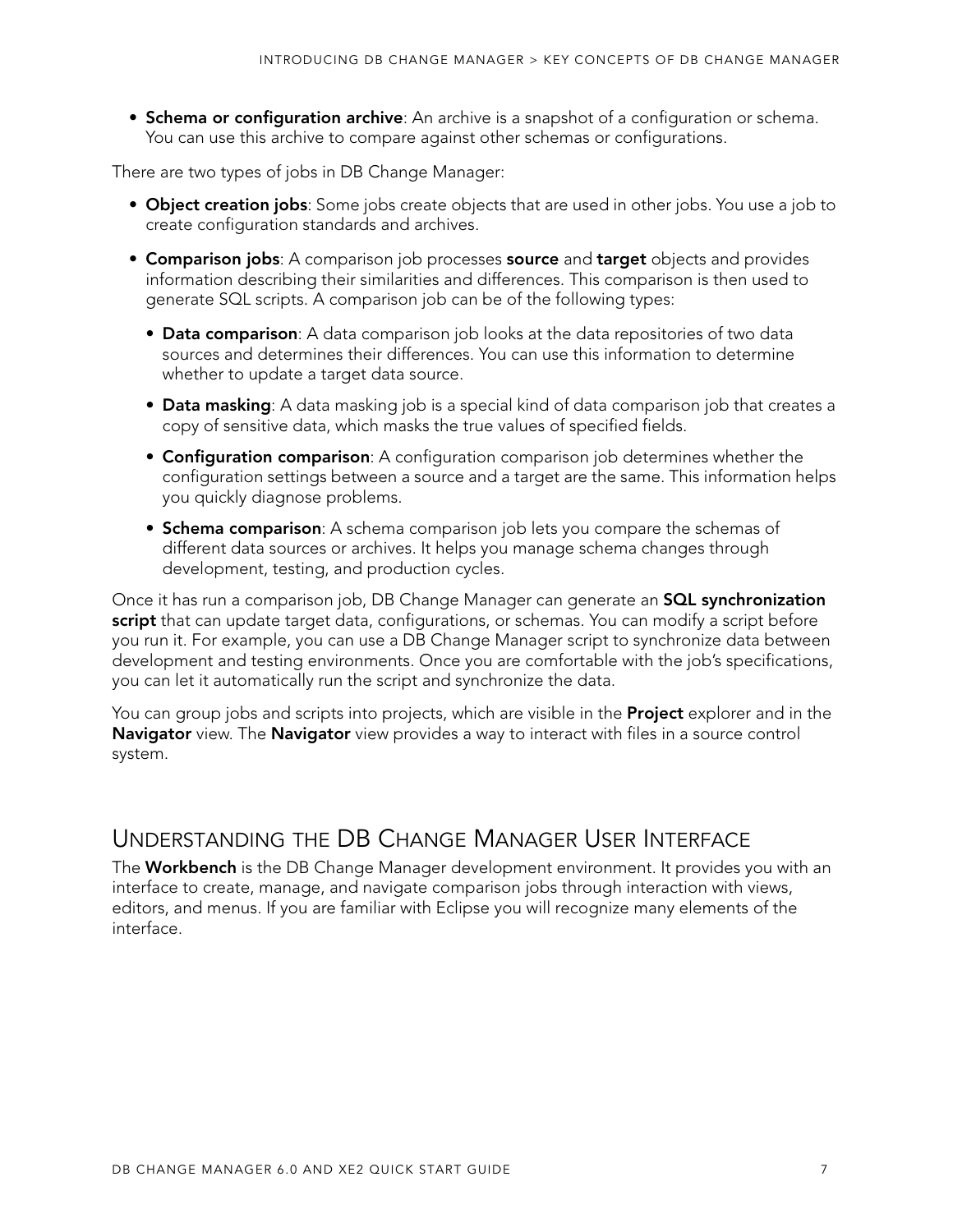

The **Welcome Page** is the first screen you see when you initially launch the application. The screen provides links to information that may be of value to new users.

**Views** help you navigate a hierarchy of information, open editors, or display the properties of various application elements. For example, the **Data Source Explorer** view provides a tree of all data sources in the environment and the comparison jobs associated with each. You can launch these jobs directly, modify the connection properties of data sources, or create and edit configuration archives from the view.

**Editors** help you perform various tasks, such as running a job. For example, you use the **Schema Comparison Job** editor to define and execute schema comparison jobs.

The **Menu Bar** and **Command Toolbar** options provide various functions, such as launching views and editors, navigating, and setting preferences.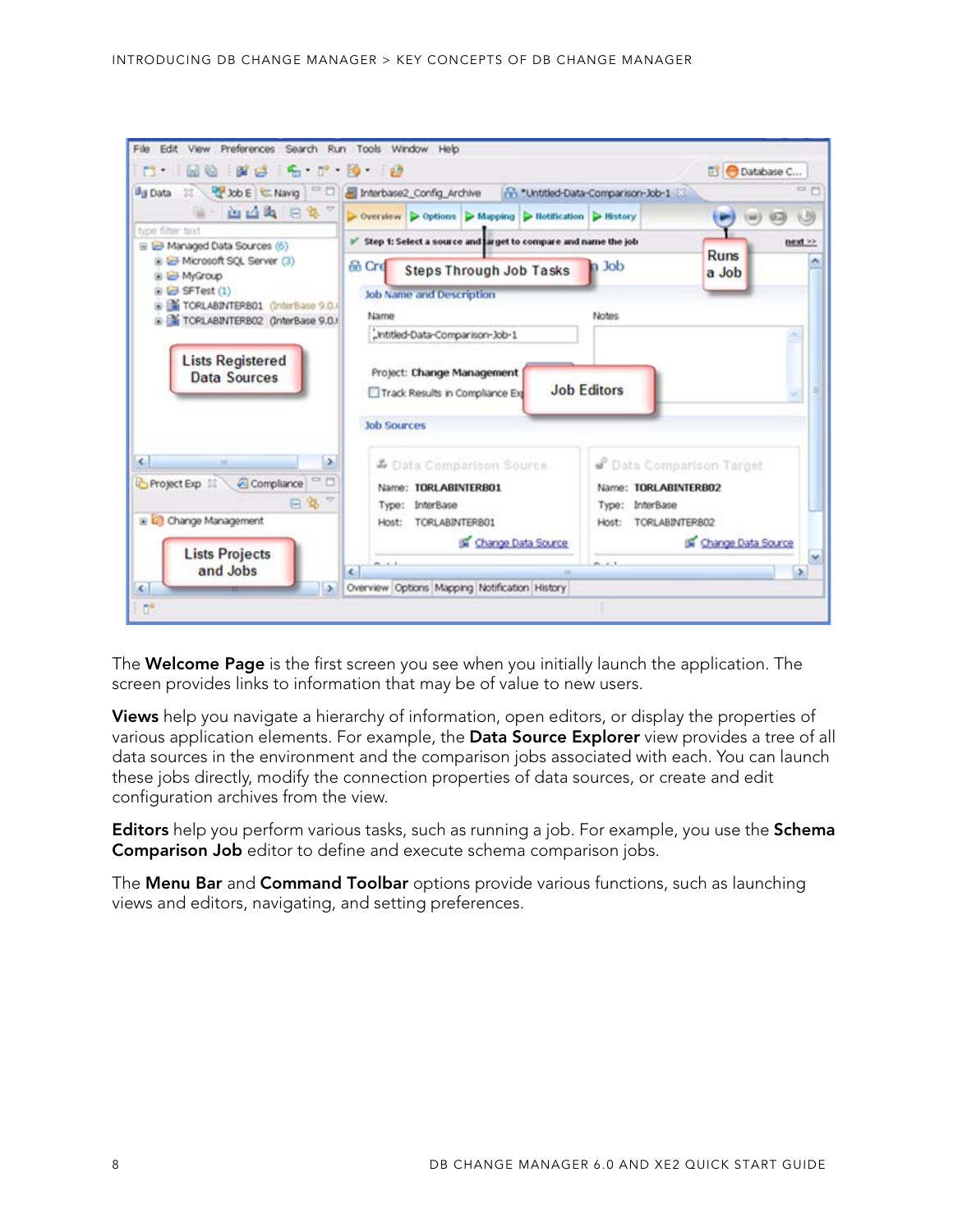## <span id="page-10-0"></span>ADDITIONAL PRODUCT INFORMATION

Embarcadero Technologies web sites are an excellent source for additional product information, including white papers, articles, FAQs, discussion groups. Visit these sites:

- [The product page](http://www.embarcadero.com/products/db-change-manager-xe)
- [The Embarcadero Technologies Documentation site](http://docs.embarcadero.com)
- [The online demos](http://www.embarcadero.com/products/change-manager/product-demos)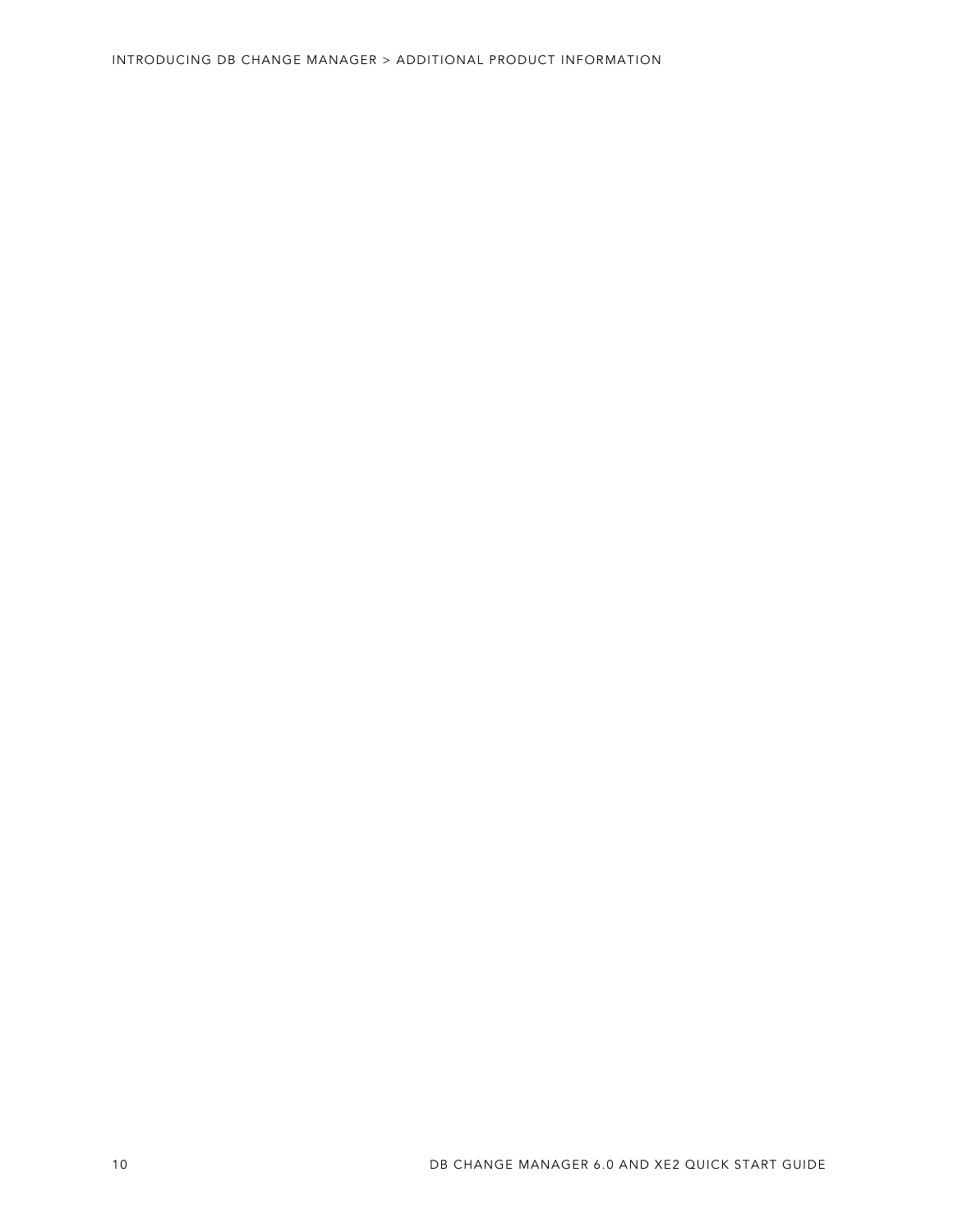# <span id="page-12-0"></span>WHAT IS NEW IN DB CHANGE MANAGER

See the *[DB Change Manager User Guide](http://docs.embarcadero.com/products/change_manager/)* or the online help for details about the new features. Changes in this release include:

- You can export and import jobs as zip files.
- Schema archive job performance is optimized for improved usability and scalability. The memory footprint was reduced and you can now successfully run larger schema archive jobs. You can browse pages of results, filter and select or deselect objects, and see a summary report of the objects used by the DDL extraction script.
- If multiple valid licenses are detected at startup, a dialog prompts you to select the preferred license.
- When comparing master catalogs or user mappings in a schema comparison job, you can select multiple targets against a single source.
- Data comparison job performance is optimized to support larger jobs.
- For schema comparison and schema archive jobs, the **Include Table Dependencies** option extracts all table dependencies. By default it is not selected.
- To improve performance for many cases, preferences for the **SQL Editor** have changed. The **Enable SQL Parser** option now includes a file size threshold. By default, SQL files smaller than 700 KB enable the parser, and files larger than that disable the parser. You can configure the file size. The **Parsing Delay** option is no longer supported.
- **SQL Editor Results Viewer** preferences include the option to save the output to a file.
- Data sources have a **Category** property so that you can sort them by Development, Test, QA, and Production color-coded categories.
- The data comparison job preference **Drop and Recreate Foreign Keys** behavior is clarified. By default, this option is selected. If you choose to deselect this option, a data comparison job generates ordered table insert and delete statements. Depending on table mappings, this may affect referential integrity.

## <span id="page-12-1"></span>UPGRADING DB CHANGE MANAGER FROM PREVIOUS VERSIONS

The format in which schema comparisons are saved changed in this release. Use the import feature to import older schema comparison jobs.

For more complete information about upgrading, see the Read Me file at the DB Change [Manager documentation site](http://docs.embarcadero.com/products/change_manager/).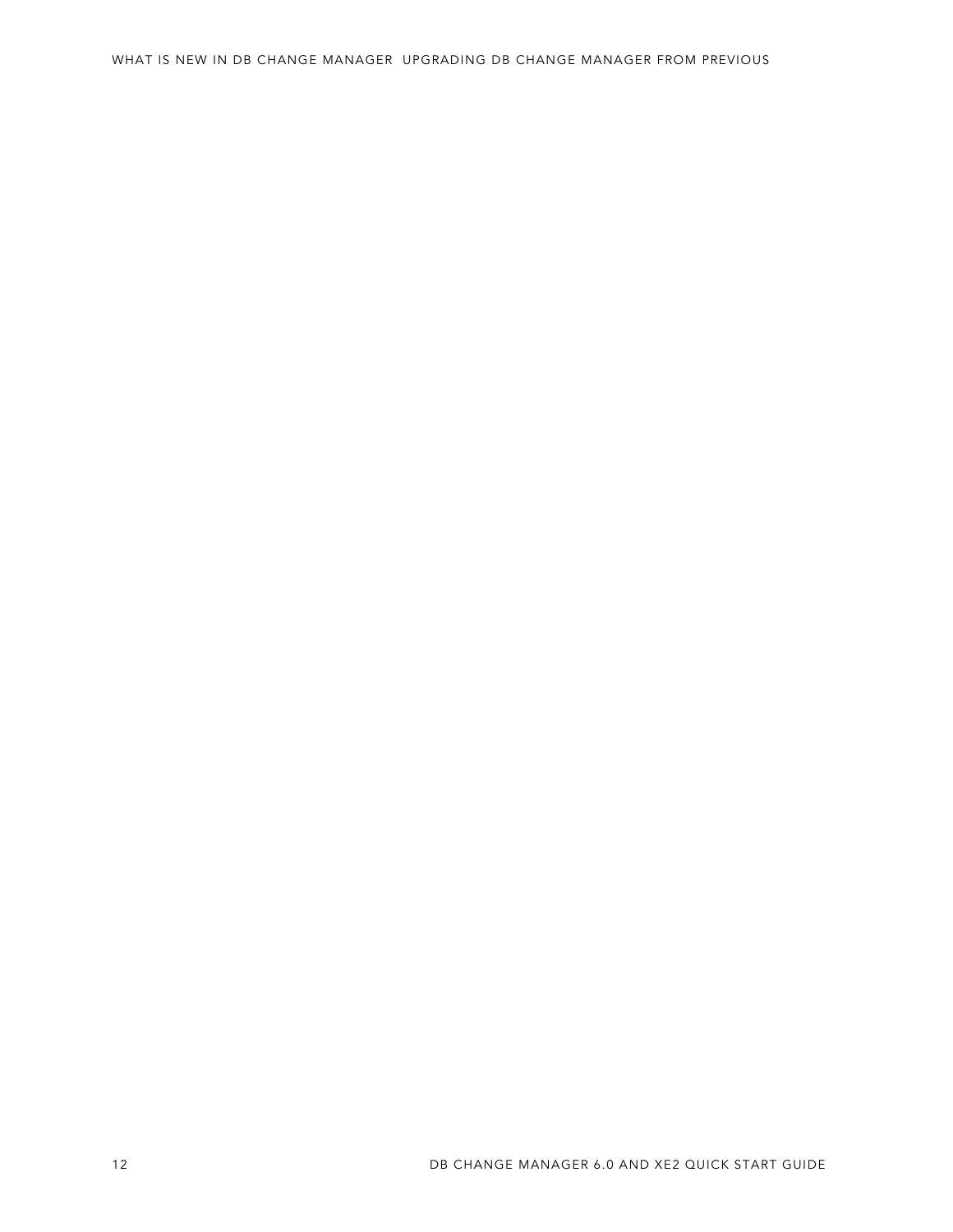# INSTALLING AND LICENSING DB CHANGE MANAGER

This section includes:

- [Technical Requirements](#page-14-0)
- [Installing DB Change Manager](#page-14-1)
- [Licensing DB Change Manager](#page-15-0)
	- [Registering a Trial or Workstation License at Application Startup](#page-15-1)
	- [Registering a Workstation License after Application Startup](#page-16-0)
	- [Registering by Phone](#page-16-1)

## <span id="page-14-0"></span>TECHNICAL REQUIREMENTS

Before installing DB Change Manager, verify that your environment meets the requirements listed at [Technical Requirements](#page-6-3).

## <span id="page-14-4"></span><span id="page-14-1"></span>INSTALLING DB CHANGE MANAGER

To install DB Change Manager on a workstation, run the installer and follow the prompts provided by the Installation Wizard. When the installation is complete, see the ReadMe file for known issues or advisory notes that could affect your use of the product.

### <span id="page-14-2"></span>INSTALLING DB CHANGE MANAGER IN A TOOLBOX ENVIRONMENT

If you are a DB Change Manager user and your System Administrator provides you with Embarcadero ToolBox, then your System Administrator enables DB Change Manager in your [T](http://docs.embarcadero.com/products/all_access/)oolBox. Consult your System Administrator and **ToolBox User Guide** for details.

### <span id="page-14-3"></span>INSTALLING DB CHANGE MANAGER IN AN APPWAVE ENVIRONMENT

If you are a DB Change Manager user and your System Administrator provides you with Embarcadero AppWave, then your System Administrator enables DB Change Manager in your AppWave Browser. Consult your System Administrator and the AppWave Browser online help for details.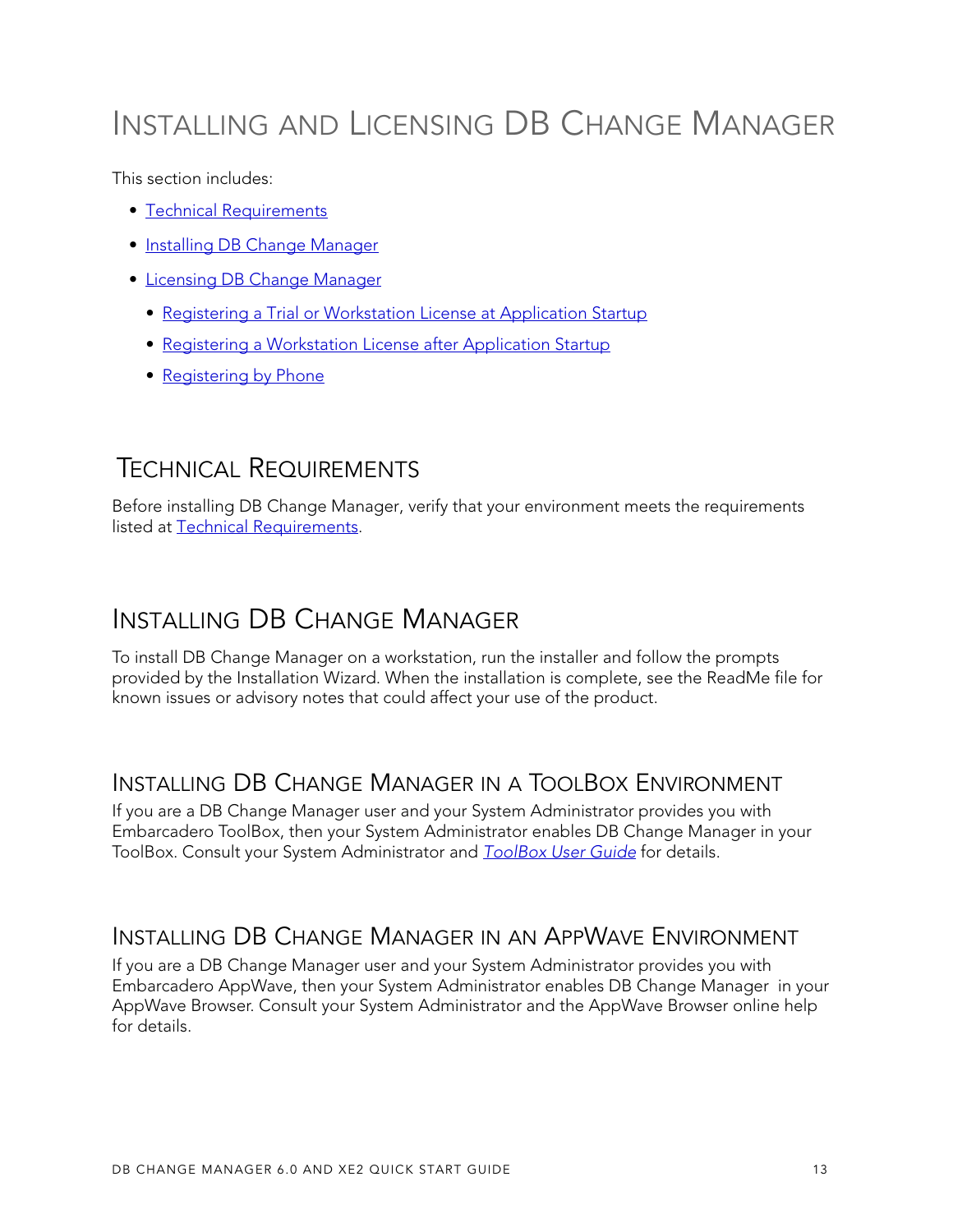## <span id="page-15-0"></span>LICENSING DB CHANGE MANAGER

DB Change Manager supports the following types of licenses:

- **Trial licenses**: A license for a time-limited, full-featured trial version of the product. You must register the trial license before you can use the product. For more information, see [Registering a Trial or Workstation License at Application Startup](#page-15-1).
- **Workstation licenses**: A license or set of licenses that is tied to a particular workstation. The product can only be used on that workstation. For more information, see Registering a [Workstation License after Application Startup](#page-16-0).
- **ToolCloud or AppWave licenses**: ToolCloud or AppWave licenses are normally concurrent licenses managed by your System Administrator. See your System Administrator for details.

If you have problems registering, see [Registering by Phone](#page-16-1).

### <span id="page-15-1"></span>REGISTERING A TRIAL OR WORKSTATION LICENSE AT APPLICATION **STARTUP**

Shortly after downloading a trial version of an Embarcadero product, you should receive an email from Embarcadero Technologies containing a serial number, which must be registered. These instructions also apply if you have purchased a product and received a serial number prior to running the application for the first time, or if the trial period has expired.

#### **To register a serial number at application startup**

1 Start the application.

The **Embarcadero License Registration** dialog appears.

- 2 Copy the serial number from the email, and then paste it into the **Serial Number** field.
- 3 Enter your Embarcadero Developer Network (EDN) account credentials in the **Login or Email** and **Password** fields.

If you have not previously created an EDN account, or have forgotten your password, click **I need to create** ... or **I've lost my password**.

4 Click **Register**.

The activation file should automatically download and install. If this does not happen, click the **Trouble Connecting? Try Web Registration** link and follow the prompts. If you still have problems, see [Registering by Phone](#page-16-1).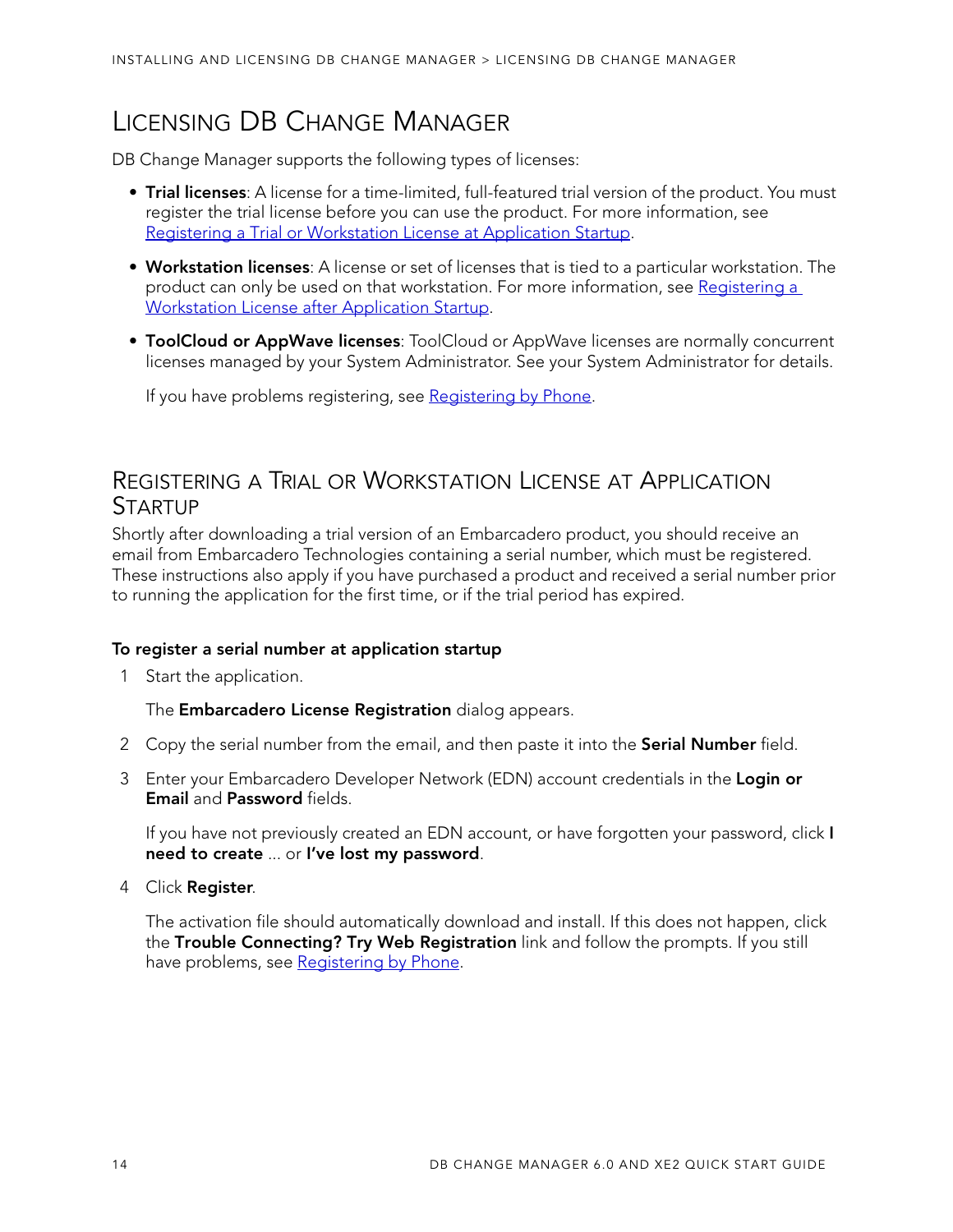### <span id="page-16-0"></span>REGISTERING A WORKSTATION LICENSE AFTER APPLICATION STARTUP

The following instructions assume that you have received a workstation license by email and that you currently have a valid trial license. If you did not install a trial version or if the trial period has expired, follow the instructions in Registering a Trial or Workstation License at Application [Startup](#page-15-1) instead.

#### **To register a serial number after application startup**

- 1 Click **Help > Launch License Manager**.
- 2 In the **License Manager** dialog, click **Serial > Add**.
- 3 Copy the serial number from the email and paste it into the **Add Serial Number** dialog.
- 4 Click **OK**.
- 5 Expand **Unregistered Serial Numbers**, right-click the serial number just added, and then click **Register**.

A registration dialog appears.

- **NOTE:** The **Registration Code** box shows a machine-specific identifier required with other registration methods.
- 6 Ensure that **Register using Online Registration** is selected.
- 7 Provide Developer Network credentials in the **Login name or Email** and **Password** fields.
- 8 Click **Register**.

The activation file should download and install automatically. If this does not happen, click the **Trouble Connecting? Try Web Registration** link and follow the prompts. If you still have problems, see [Registering by Phone](#page-16-1).

### <span id="page-16-1"></span>REGISTERING BY PHONE

If you have problems with either of the above procedures, you can register licenses by phone. You must provide the following information:

- Developer Network credentials
- The registration code displayed in the **Embarcadero License Registration** dialog that appears when you start an unlicensed application
- The product base license serial number
- The license serial numbers for any additional features you have purchased

For North America, Latin America, and Asia Pacific: call (415) 834-3131 option 2, and then follow the prompts. The hours are Monday to Friday, 6:00 A.M. to 6:00 P.M. Pacific time.

For Europe, Africa, and the Middle East: Call +44 (0)1628-684 494. The hours are Monday to Friday, 9 A.M. to 5:30 P.M. U.K. time.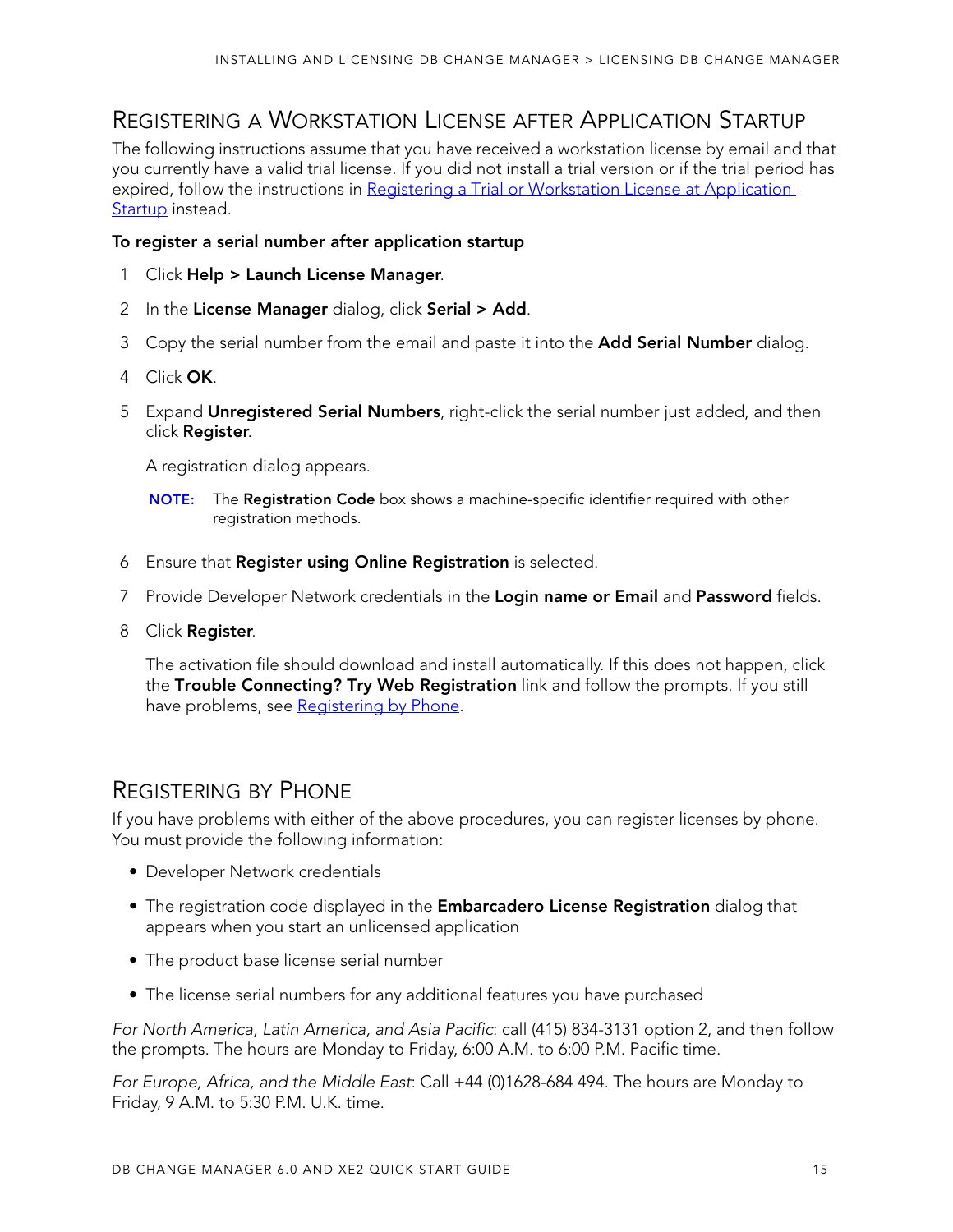After phoning in, you will receive an email containing an activation file to import into DB Change Manager.

#### **To import an activation file**

- 1 Save the activation file from the email to the desktop or to a scratch directory such as c:\temp.
- 2 From within the application, click **Help > Embarcadero Licensing > License Registration**.
- 3 Click **License > Import**.
- 4 Navigate to the directory where you saved the activation file and then double-click the activation file.
- 5 Click the **Import** button to import the activation file.
- 6 Click **Finish**.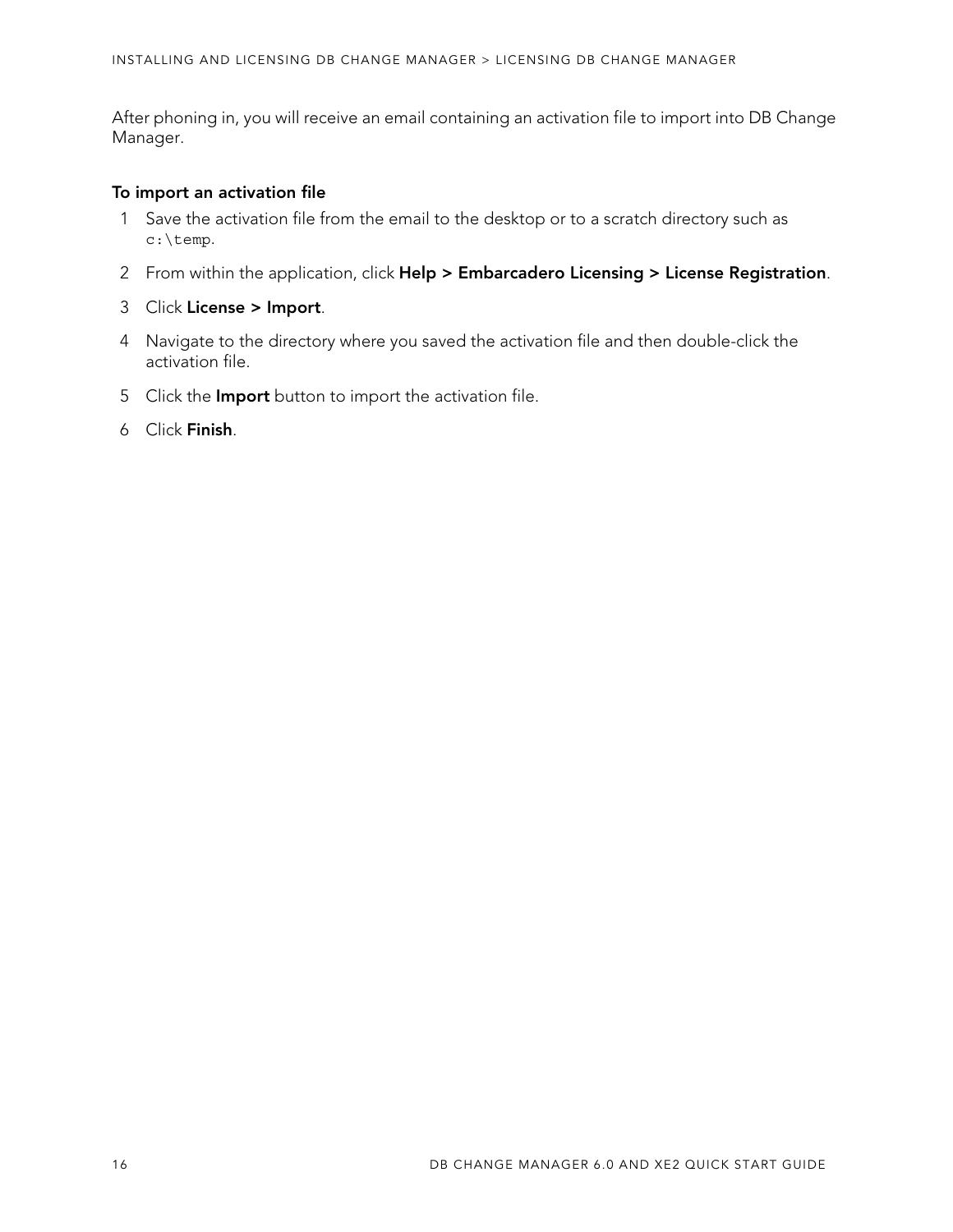# <span id="page-18-0"></span>DB CHANGE MANAGER QUICK START TUTORIALS

This document guides you through the key features of DB Change Manager using these stepby-step tutorials:

- [Tutorial 1: Comparing Data](#page-18-1)
- [Tutorial 2: Synchronizing Data](#page-28-0)
- [Tutorial 3: Comparing Configurations](#page-29-1)
- [Tutorial 4: Defining a Configuration Standard](#page-31-1)
- [Tutorial 5: Comparing and Synchronizing Schemas](#page-33-0)
- [Tutorial 6: Defining a Schema Archive](#page-34-0)
- [Tutorial 7: Masking Data](#page-34-1)
- [Tutorial 8: Defining and Running Automated Scripts](#page-37-0)

Before you begin, identify two data sources that you can use in the tutorials. These data sources should not be live or mission-critical, and they should be similar in schema and data.

## <span id="page-18-1"></span>TUTORIAL 1: COMPARING DATA

Data comparison jobs automate the process of comparing and correcting data between data sources at the database, table, and row level. You select a source and a target data source from **Data Source Explorer**, map databases and tables between the two selections, and then run the comparison job.

DB Change Manager compares the information and returns a results screen with details including:

- An overall percentage of the data that is the same between the source and target
- Discrepancies between the two databases, such as data values that exist on only one

Once a data comparison job has run, you can then correct any synchronization issues by running an automatically-generated SQL script that adds missing rows and updates out-of-sync values. You can modify the SQL script prior to running it, and store it for future use.

#### **To start Change Manager**

• From the **Start** menu, click **Programs > Embarcadero DB Change Manager > DB Change Manager**.

When DB Change Manager first starts, it displays a Welcome screen. Look over the Welcome screen options and then close it.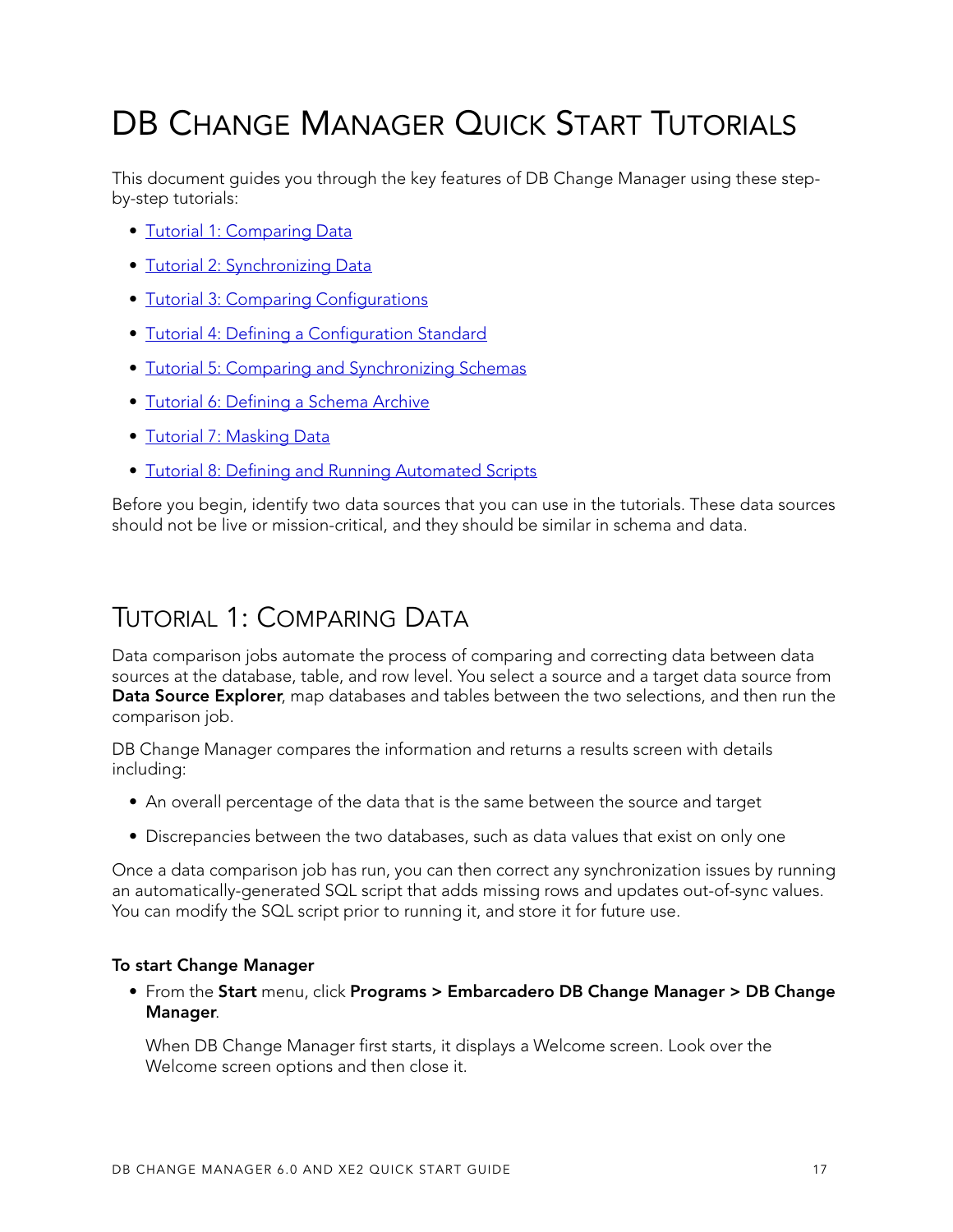### <span id="page-19-0"></span>ADDING DATA SOURCES

In order to define and run jobs, you first register data sources by providing connection information and other details to DB Change Manager. Once a data source has been registered, it remains stored in a catalog and does not need to be reregistered each time you open DB Change Manager. You can use a single registered data source in multiple jobs.

**Data Source Explorer** shows the registered data sources and their associated jobs, if any.

Before registering a data source, gather the information about the repository location and connectivity permissions.

#### **To add a data source**

1 Click the **Discover Data Sources** icon at the top of the **Data Source Explorer** view.



2 In the **Discover Data Sources** wizard, select the locations to search for data sources and click **Next**.

| <sup>•</sup> Discover Data Sources                                                            |                                                           |        |
|-----------------------------------------------------------------------------------------------|-----------------------------------------------------------|--------|
| <b>Discover Data Sources</b><br>Select the locations to search for data sources.              |                                                           |        |
| File system and network<br>Eclipse Data Tools Platform (DTP)<br>· Workspace<br>C File system: | Previously registered Embarcadero data sources (Registry) | Browse |
| Quest Software (TOAD)<br>· Workspace<br>File system:                                          |                                                           | Browse |
| $<$ Back<br>Next >                                                                            | Finish                                                    | Cancel |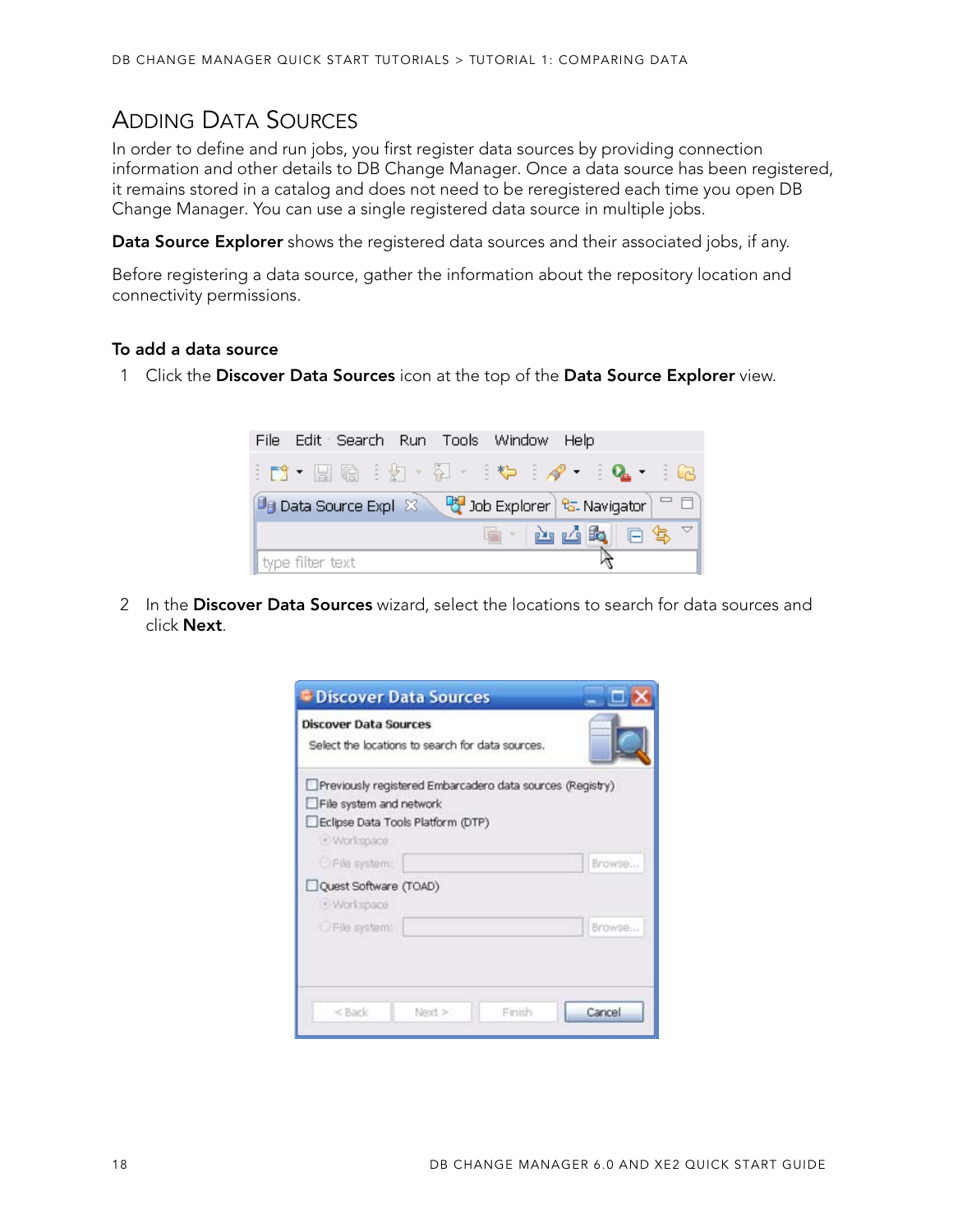3 Select the data sources you want to add to the DB Change Manager environment and click **Finish**.



The new data source or sources appear in the **Data Source Explorer**.

- **TIP:** An alternative to using the **Discover Data Sources** wizard is to click **File > New Data Source** and set its connection properties.
- 4 In the **Data Source Explorer**, right-click on a data source to set its connection properties.

| type filter text                      | <b>Data Source Configuration</b>           | $\circ$ - $\circ$               |
|---------------------------------------|--------------------------------------------|---------------------------------|
| Configuration<br>Data Source Indexing | Configuration Advanced                     |                                 |
| SQL Filters                           | Data source name: SFWLAB002/TEST           |                                 |
|                                       | Microsoft SQL Server                       |                                 |
|                                       | Use a network library configuration        |                                 |
|                                       | Server alias: SFWLAB002\TEST               | $\frac{1}{2}$                   |
|                                       | O Use a direct connection                  |                                 |
|                                       | Host/Instance: SFWLAB002\TEST              |                                 |
|                                       | 1433<br>Porti                              |                                 |
|                                       | Named pipes<br>O TCP/IP<br>Protocol:       |                                 |
|                                       | Default database:                          |                                 |
|                                       | Security credentials                       |                                 |
|                                       | User name:                                 |                                 |
|                                       | Password:                                  |                                 |
|                                       | Connectas: normal                          |                                 |
|                                       | Auto-connect (Saves and encrypts password) |                                 |
|                                       | Allow trusted connections                  |                                 |
|                                       |                                            |                                 |
|                                       |                                            | <b>Test Connection</b><br>Apply |
|                                       |                                            | Cancel<br>OK                    |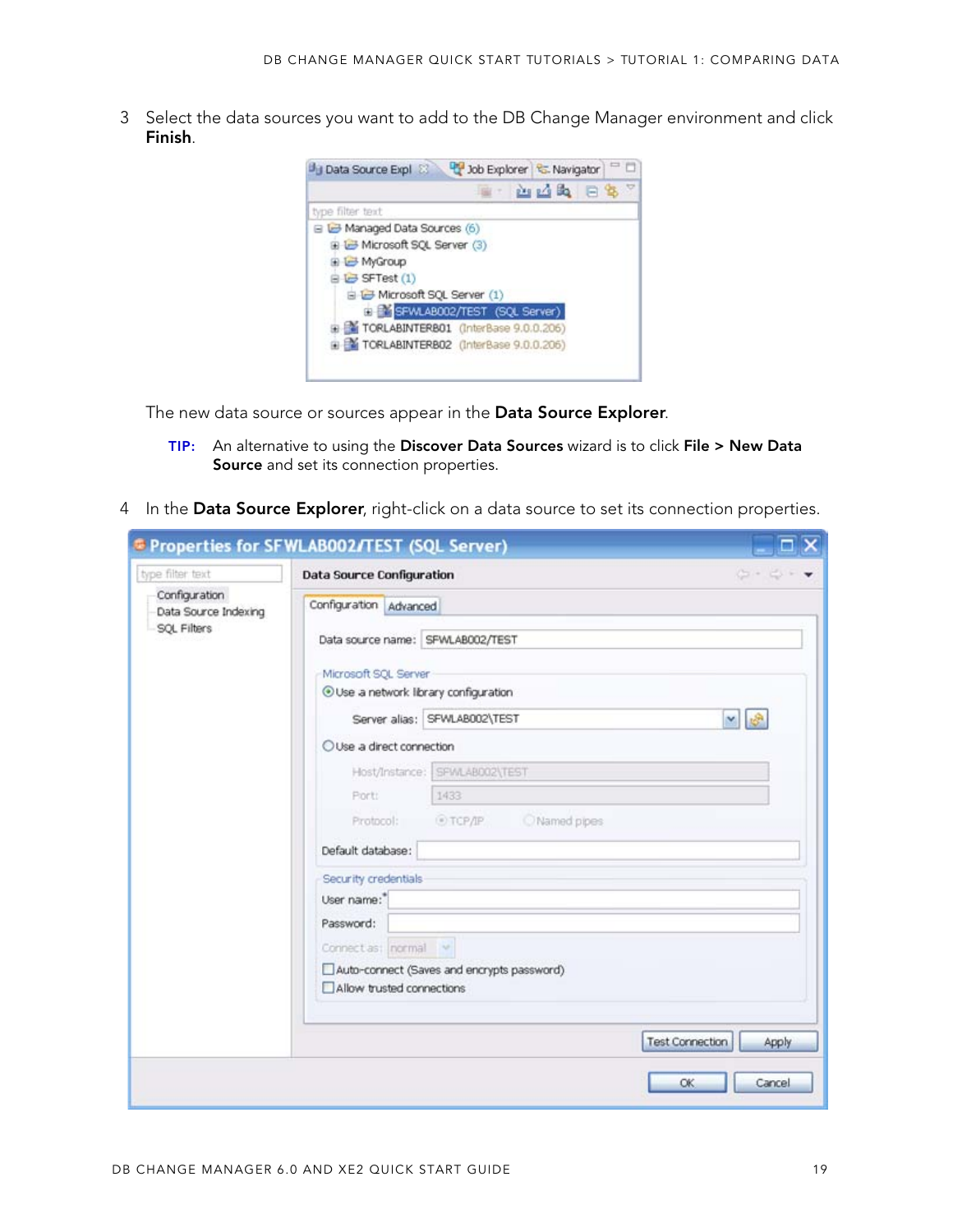### <span id="page-21-0"></span>CREATING A DATA COMPARISON JOB

Prior to performing the following steps, make sure you have at least two data sources registered in DB Change Manager. Ideally these two data sources are similar in schema and content, so that the comparison is meaningful to you.

#### **To create a data comparison job in the Overview tab**

1 Click **File > New > Data Comparison Job**.

.

|                    |                                 |                                      | ▶ Overview ▶ Options ▶ Mapping ▶ Hotification ▶ History        |              |                          |            |
|--------------------|---------------------------------|--------------------------------------|----------------------------------------------------------------|--------------|--------------------------|------------|
|                    |                                 |                                      | Step 1: Select a source and target to compare and name the job |              |                          | $next \gg$ |
|                    |                                 |                                      | <sup>66</sup> Create or Modify a Data Comparison Job           |              |                          |            |
|                    | <b>Job Name and Description</b> |                                      |                                                                |              |                          |            |
| Name               |                                 |                                      |                                                                | <b>Notes</b> |                          |            |
|                    |                                 | Untitled-Data-Comparison-Job-1       |                                                                |              |                          |            |
| <b>Job Sources</b> |                                 | Track results in Compliance Explorer |                                                                |              |                          |            |
|                    |                                 | Data Comparison Source               |                                                                |              | Comparison Target        |            |
| Name:              |                                 |                                      |                                                                | Name:        |                          |            |
| Type:              |                                 |                                      |                                                                | Type:        |                          |            |
| Host:              |                                 |                                      | Select Datasource                                              | Host:        | <b>Select Datasource</b> |            |
|                    |                                 |                                      |                                                                |              |                          |            |
|                    |                                 |                                      | $\checkmark$                                                   |              | M.                       |            |
|                    |                                 |                                      |                                                                |              |                          |            |

- 2 In the **Overview** tab of the **Data Comparison Job** editor, type the name of the job in the **Name** field.
- 3 Click and drag a data source from **Data Source Explorer** to the **Data Comparison Source** box.

By default, all databases in the data source are selected. If you prefer, use the menu to specify a single database.

- 4 Click and drag a data source from **Data Source Explorer** to the **Data Comparison Target** box.
- 5 Click **File > Save** or type **Ctrl-S** to save the job.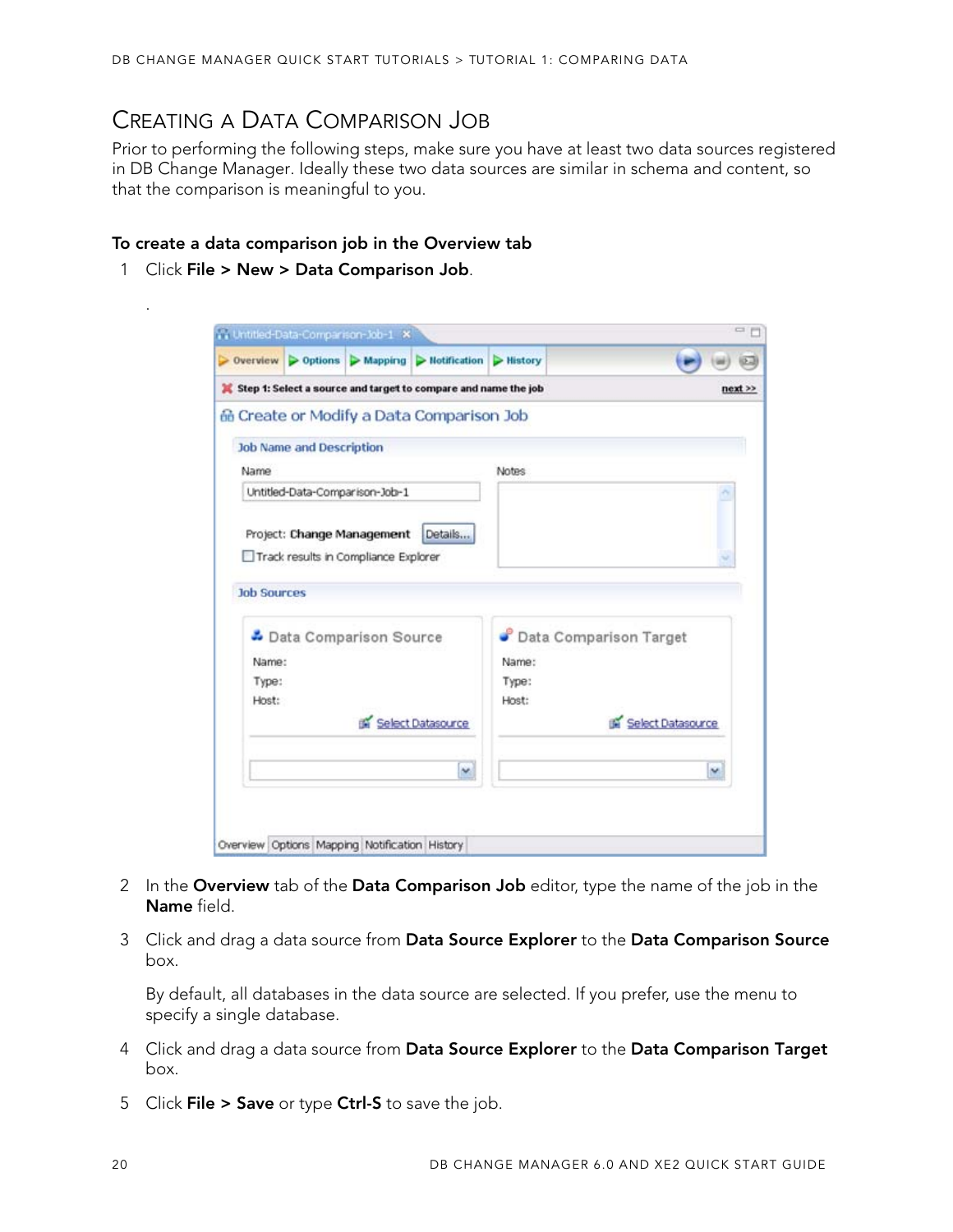#### **To customize the job in the Options tab**

1 Click the **Options** tab.



2 In the **Options** tab, review the various settings available to you. In particular, select or deselect the check boxes in the **Mapping Options** section.

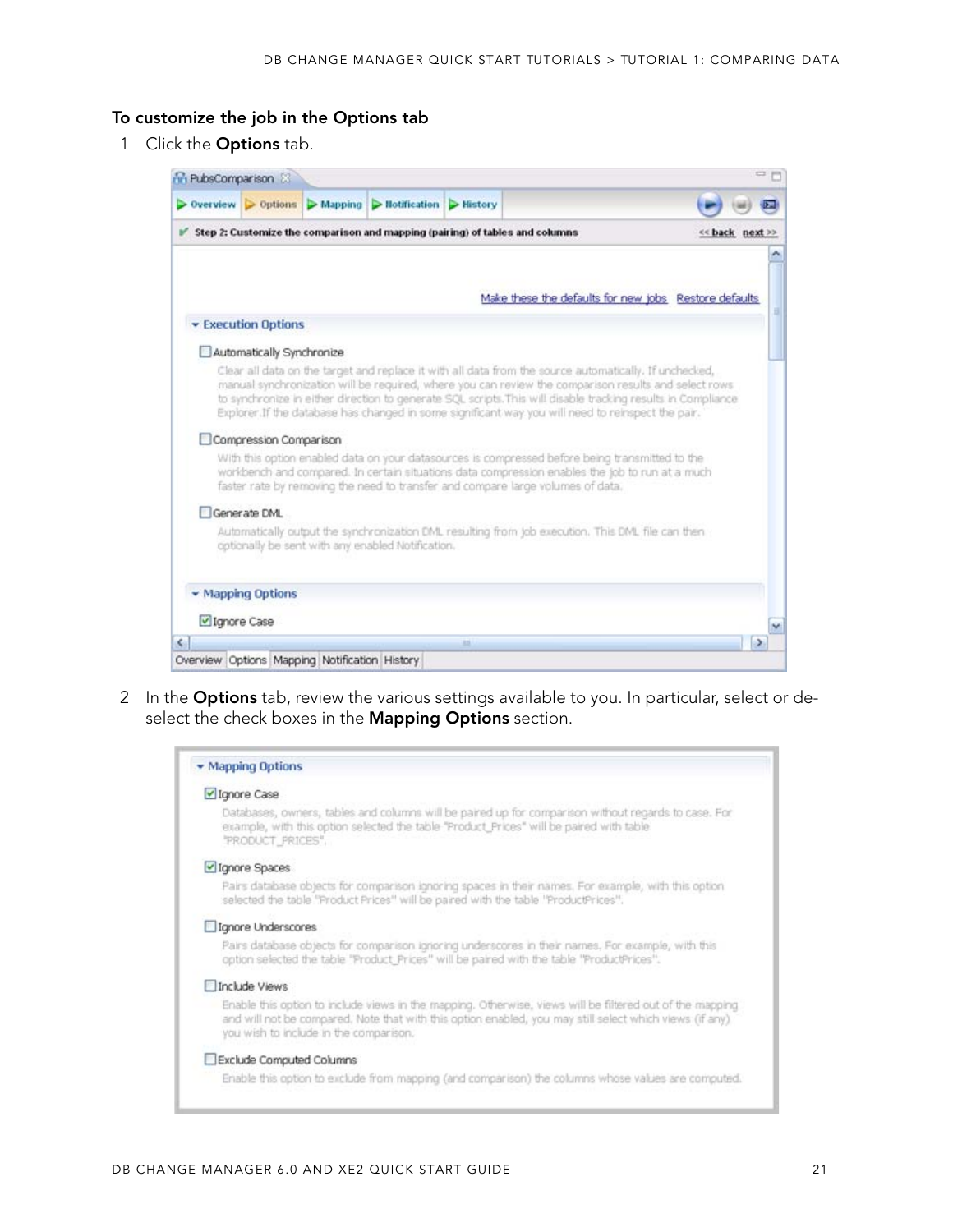### **To refine comparisons in the Mapping tab**

- 1 Click the **Mapping** tab.
- 2 Select the databases you want to compare; usually they have the same or a similar name.

| Step 3: Pair databases, schemas, owners, tables, and columns between the source and target<br>· Database Mapping<br>TORLABSQL00_3<br>TORLABSCL00_1<br>Source: pubs<br>master<br>master<br>model<br>model<br>Target: pubs<br>□<br>msdb<br>msdb<br>Inspected: [Not Inspected]<br>Ò<br>Northwind<br>Northwind<br>☑<br>Inspect: All   Current   Checked<br>pubs<br>pubs<br>O<br>SalesDB<br>[Unmapped]<br>Refresh Databases<br>□<br>tempdo<br>tempdo<br>ō<br>sssäää<br>[Unmapped]<br>Remap to Defaults<br>$\left  \mathbf{z} \right $<br>$\rightarrow$<br>m.<br>Select: All , None |  | $\triangleright$ Overview $\triangleright$ Options $\triangleright$ Mapping $\triangleright$ Hotification $\triangleright$ History |  |                 |
|-------------------------------------------------------------------------------------------------------------------------------------------------------------------------------------------------------------------------------------------------------------------------------------------------------------------------------------------------------------------------------------------------------------------------------------------------------------------------------------------------------------------------------------------------------------------------------|--|------------------------------------------------------------------------------------------------------------------------------------|--|-----------------|
|                                                                                                                                                                                                                                                                                                                                                                                                                                                                                                                                                                               |  |                                                                                                                                    |  | << back next >> |
|                                                                                                                                                                                                                                                                                                                                                                                                                                                                                                                                                                               |  |                                                                                                                                    |  |                 |
|                                                                                                                                                                                                                                                                                                                                                                                                                                                                                                                                                                               |  |                                                                                                                                    |  |                 |
|                                                                                                                                                                                                                                                                                                                                                                                                                                                                                                                                                                               |  |                                                                                                                                    |  |                 |
|                                                                                                                                                                                                                                                                                                                                                                                                                                                                                                                                                                               |  |                                                                                                                                    |  |                 |
|                                                                                                                                                                                                                                                                                                                                                                                                                                                                                                                                                                               |  |                                                                                                                                    |  |                 |
|                                                                                                                                                                                                                                                                                                                                                                                                                                                                                                                                                                               |  |                                                                                                                                    |  |                 |
|                                                                                                                                                                                                                                                                                                                                                                                                                                                                                                                                                                               |  |                                                                                                                                    |  |                 |
|                                                                                                                                                                                                                                                                                                                                                                                                                                                                                                                                                                               |  |                                                                                                                                    |  |                 |
|                                                                                                                                                                                                                                                                                                                                                                                                                                                                                                                                                                               |  |                                                                                                                                    |  |                 |
|                                                                                                                                                                                                                                                                                                                                                                                                                                                                                                                                                                               |  |                                                                                                                                    |  |                 |
|                                                                                                                                                                                                                                                                                                                                                                                                                                                                                                                                                                               |  |                                                                                                                                    |  |                 |
|                                                                                                                                                                                                                                                                                                                                                                                                                                                                                                                                                                               |  |                                                                                                                                    |  |                 |
|                                                                                                                                                                                                                                                                                                                                                                                                                                                                                                                                                                               |  |                                                                                                                                    |  |                 |
|                                                                                                                                                                                                                                                                                                                                                                                                                                                                                                                                                                               |  |                                                                                                                                    |  |                 |
| • Table Mapping                                                                                                                                                                                                                                                                                                                                                                                                                                                                                                                                                               |  |                                                                                                                                    |  |                 |
| The selected pair has not yet been inspected. Would you like to inspect the table and column pairs in these objects?                                                                                                                                                                                                                                                                                                                                                                                                                                                          |  |                                                                                                                                    |  |                 |
| Yes, retrieve the objects in this pair                                                                                                                                                                                                                                                                                                                                                                                                                                                                                                                                        |  |                                                                                                                                    |  |                 |

**TIP:** Use the **All** and **None** commands at the bottom of the pane to select all or none of the databases.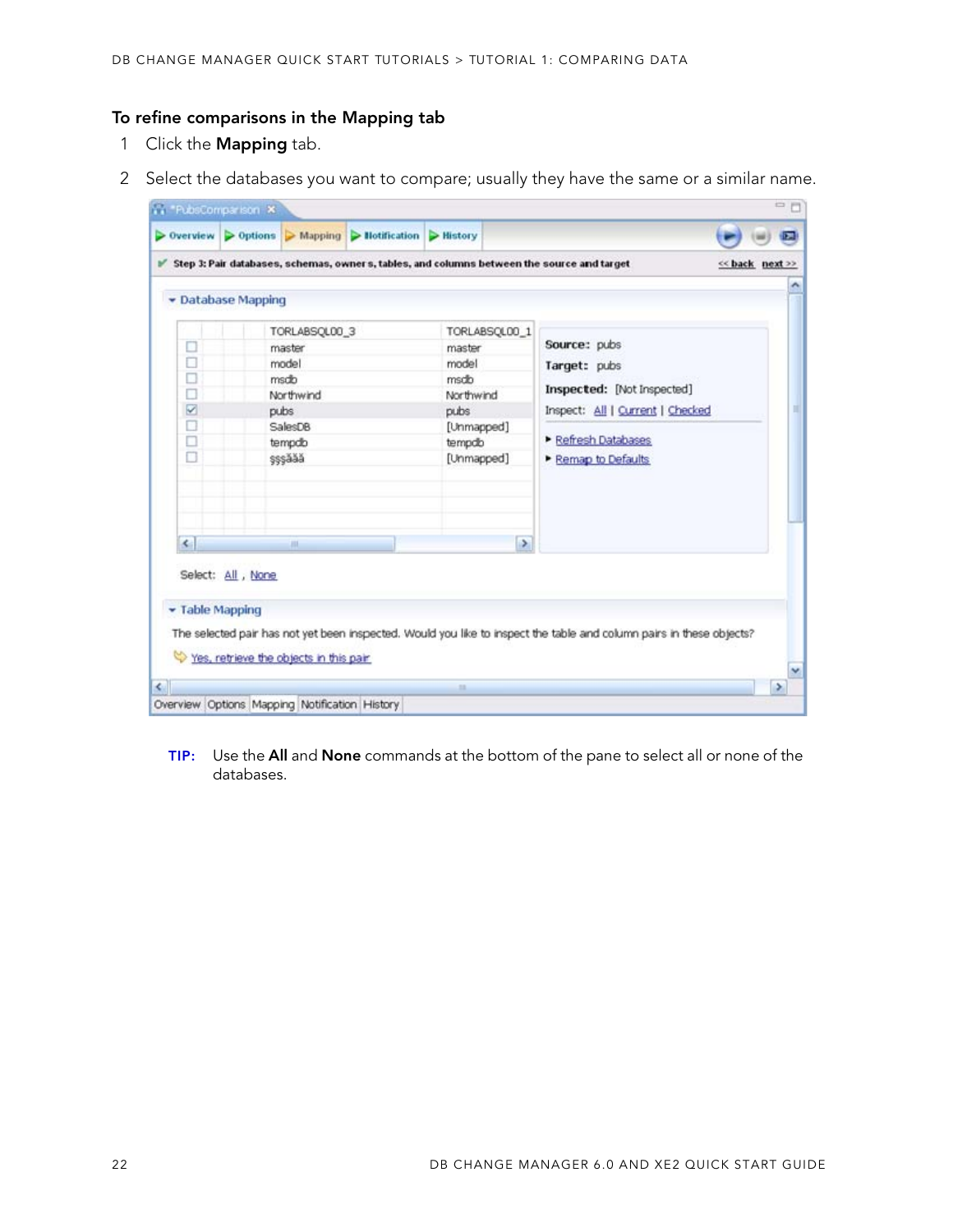3 By default DB Change Manager does not show the table mappings. To see them, select the **Inspect: Checked** option on the right side of the **Database Mapping** pane. The progress bar displays in the lower right corner. The **Table Mapping** pane shows how and whether the tables map to each other in the two databases.

|                           |                   |         |                               | $\triangleright$ Overview $\triangleright$ Options $\triangleright$ Mapping $\triangleright$ Hotification $\triangleright$ History |                   |                               |                                  |                 |
|---------------------------|-------------------|---------|-------------------------------|------------------------------------------------------------------------------------------------------------------------------------|-------------------|-------------------------------|----------------------------------|-----------------|
|                           |                   |         |                               | Step 3: Pair databases, schemas, owners, tables, and columns between the source and target                                         |                   |                               |                                  | << back next >> |
|                           |                   |         | <b>NOT thiwing</b>            |                                                                                                                                    | <b>NOTITIWING</b> |                               |                                  |                 |
| ☑                         | 99                | pubs    |                               |                                                                                                                                    | pubs:             |                               | Inspect: All   Current   Checked |                 |
| □                         |                   | SalesDB |                               |                                                                                                                                    |                   | [Unmapped]                    |                                  |                 |
| o                         |                   | tempdo  |                               |                                                                                                                                    | tempdb            |                               | Refresh Databases                |                 |
| ō                         |                   | sssäää  |                               |                                                                                                                                    |                   | [Unmapped]                    | Remap to Defaults                |                 |
|                           |                   |         |                               |                                                                                                                                    |                   |                               |                                  |                 |
| $\epsilon$                | Select: All, None | im.     |                               |                                                                                                                                    |                   | $\rightarrow$                 |                                  |                 |
| • Table Mapping           |                   |         | TORLABSQL00_3.pubs            |                                                                                                                                    |                   | TORLABSQL00_1.pm              |                                  |                 |
| o<br>h.                   |                   |         | dbo.APPTEST                   |                                                                                                                                    |                   | [Unmapped]                    | Source:                          |                 |
| ₩<br>w                    |                   |         | dbo.authors                   |                                                                                                                                    |                   | dbo.authors                   | Target:                          |                 |
| □<br>la c                 |                   | 9 H     | dbo.azsx                      |                                                                                                                                    |                   | [Unmapped]                    |                                  |                 |
| □<br>$\mathbf{r}$         |                   | Œ       | dbo.azsx fb286ff7             |                                                                                                                                    |                   | [Unmapped]                    | <b>Columns:</b>                  |                 |
| in 1                      |                   |         | dbo.blob                      |                                                                                                                                    |                   | [Unmapped]                    |                                  |                 |
| Ω<br>$\ddot{\phantom{a}}$ |                   | 注目      | dbo.ca                        |                                                                                                                                    |                   | [Unmapped]                    |                                  |                 |
| o<br>h.                   |                   | Œ       | dbo.Ca                        |                                                                                                                                    |                   | [Unmapped]                    | <b>Filter:</b>                   |                 |
| ⊟<br>V                    | 99                | ш       | dbo.discounts<br>dbo.employee |                                                                                                                                    |                   | dbo.discounts<br>dbo.employee |                                  |                 |

The **Data Comparison Job** editor automatically maps and selects databases and tables between the source and target when it detects correspondences. It indicates when there is no mapping and displays information when it cannot make a match.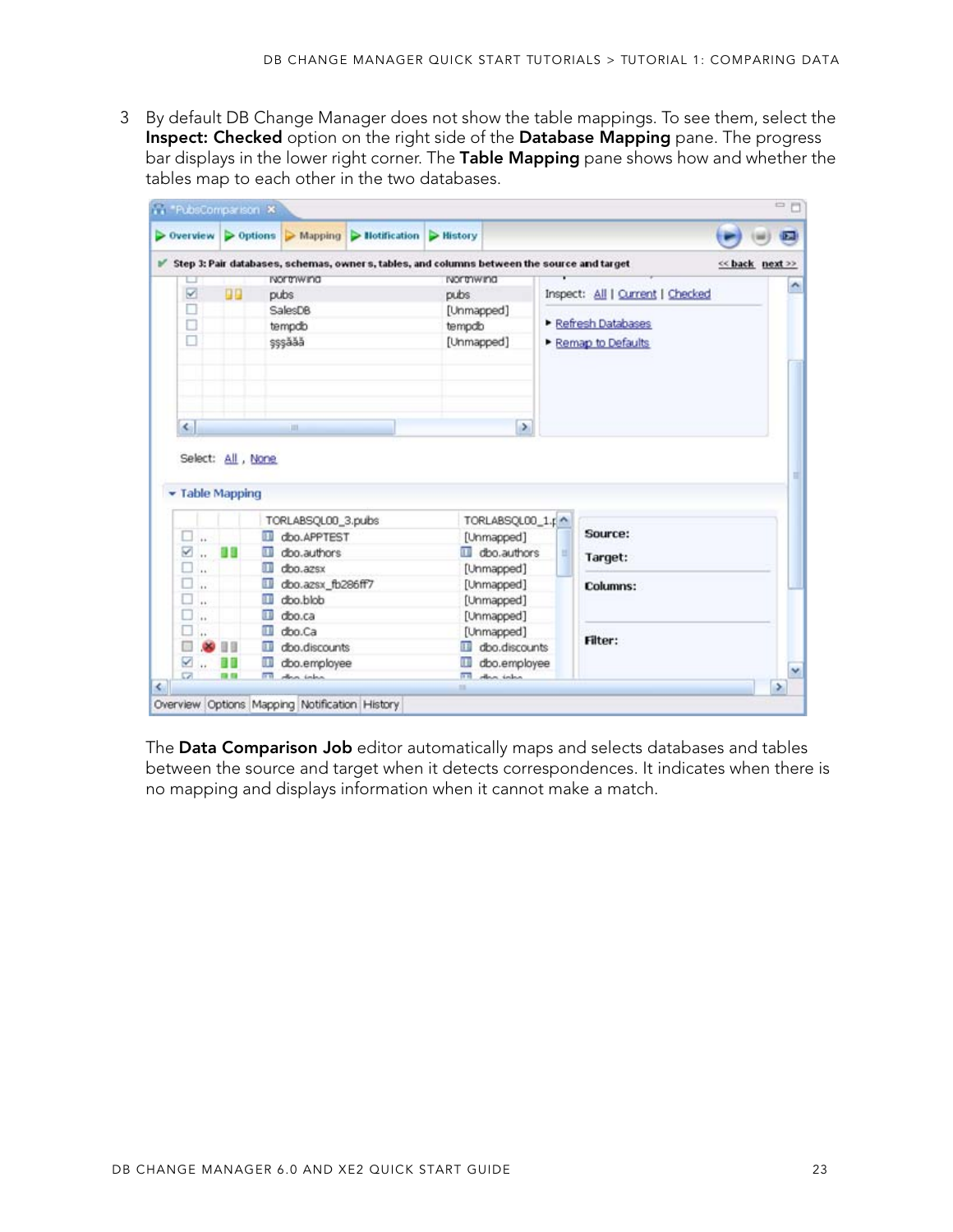|        |           |    | TORLABSQL00_3.pubs                                                                                                            | TORLABSQL00_1.p ^   |                      |                        |      |
|--------|-----------|----|-------------------------------------------------------------------------------------------------------------------------------|---------------------|----------------------|------------------------|------|
| $\Box$ |           | 理报 | dbo.ca                                                                                                                        | [Unmapped]          |                      | Source: dbo.publishers |      |
| u.     |           | ŒB | dbo.Ca                                                                                                                        | [Unmapped]          |                      | Target: dbo.publishers |      |
|        | 日日        |    | dbo.discounts                                                                                                                 | dbo.discounts       |                      |                        |      |
| ☑      | <b>BB</b> | 田  | dbo.employee                                                                                                                  | dbo.employee        |                      | Columns: 5/5 to 5/5    |      |
| ₩.,    | 百日        | œ  | dbo.jobs                                                                                                                      | III dbo.jobs        |                      |                        |      |
| o      |           | 田  | dbo.newtable1                                                                                                                 | [Unmapped]          |                      | View Column Mapping    |      |
| ⊽      |           | 江野 | doo.pub_info                                                                                                                  | dbo.pub_info<br>Ш   |                      |                        |      |
| ☑      |           |    | dbo.publishers                                                                                                                | dbo.publishers      |                      | <b>Filter:</b>         | edit |
| o<br>同 |           |    | . The following errors have been found:<br>Table or View can not be compared if there is no column selected as comparison key |                     |                      |                        |      |
| u      |           |    | dbo.simpleTestTable16_e5d4ffc7                                                                                                | [Unmapped]          |                      |                        |      |
| ☑      | - 88      | 注目 | dbo.stores                                                                                                                    | III dbo.stores      |                      |                        |      |
| $\Box$ |           | Œ  | dbo.students_aCK1                                                                                                             | [Unmapped]          | $\ddot{\phantom{1}}$ |                        |      |
| ā      |           |    | des taks officeronations                                                                                                      | El housemand 1<br>× |                      |                        |      |

- Select or de-select the check box beside each mapping, as needed. You can adjust incomplete mappings before running the job. Click undefined items in the **Target data source** column and use the drop down menu to map them.
	- **TIP:** Click **Filter: edit** while a pair is selected to use the **Columns**, **Comparison Key**, and **Filter** dialog and further refine the mappings, such as inserting a WHERE clause.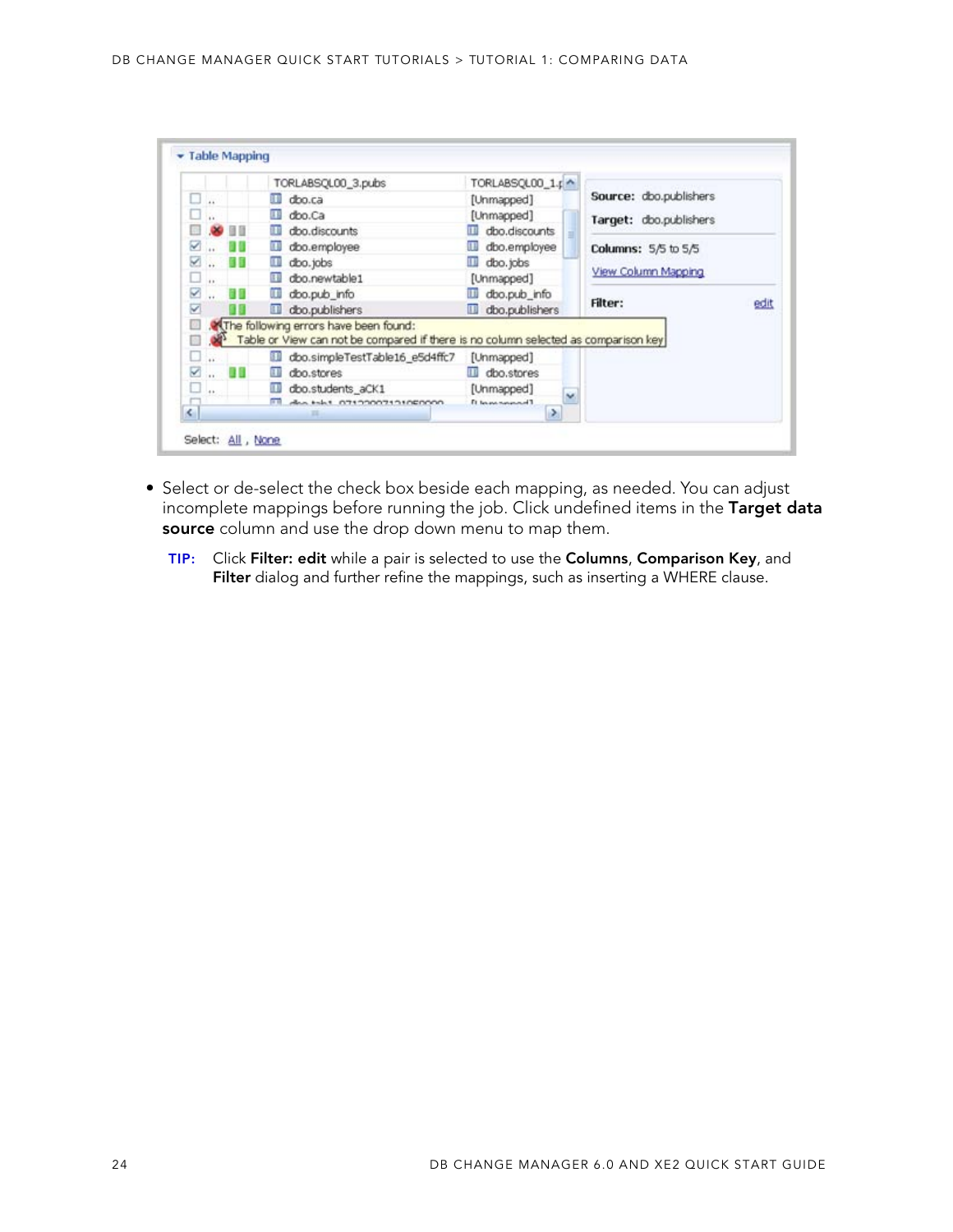### **To specify notifiers in the Notification tab**

1 Click the **Notification** tab.

| 11 *Untitled-Data-Comparison-Job-1 X          |                             |                                                |                                                                                                           |         | $=$            |
|-----------------------------------------------|-----------------------------|------------------------------------------------|-----------------------------------------------------------------------------------------------------------|---------|----------------|
|                                               |                             |                                                | $\triangleright$ Overview $\triangleright$ Options $\triangleright$ Mapping $\triangleright$ Hotification | History |                |
|                                               |                             |                                                | Step & Turn on and customize notifications for when the job runs                                          |         | << back FIIISH |
|                                               |                             |                                                |                                                                                                           |         |                |
| <b>- Email Notifier</b>                       |                             |                                                |                                                                                                           |         |                |
|                                               | Frable Email Notifier       |                                                |                                                                                                           |         |                |
|                                               |                             | Enable this Notifier to see its settings here. |                                                                                                           |         |                |
|                                               | - File System Notifier      |                                                |                                                                                                           |         |                |
|                                               | Enable File System Notifier |                                                |                                                                                                           |         |                |
|                                               |                             | Enable this Notifier to see its settings here. |                                                                                                           |         |                |
|                                               | System Tray Notifier        |                                                |                                                                                                           |         |                |
|                                               | Enable System Tray Notifier |                                                |                                                                                                           |         |                |
|                                               |                             | Enable this Notifier to see its settings here. |                                                                                                           |         |                |
|                                               |                             |                                                |                                                                                                           |         |                |
|                                               |                             |                                                |                                                                                                           |         |                |
|                                               |                             |                                                |                                                                                                           |         |                |
| Overview Options Mapping Notification History |                             |                                                |                                                                                                           |         |                |
|                                               |                             |                                                |                                                                                                           |         |                |

2 In the **Notification** tab, select where DB Change Manager sends notifications when this job is run.

#### **To run the job and see the results**

1 Click the **Run Job** icon, located in the upper right of the window.

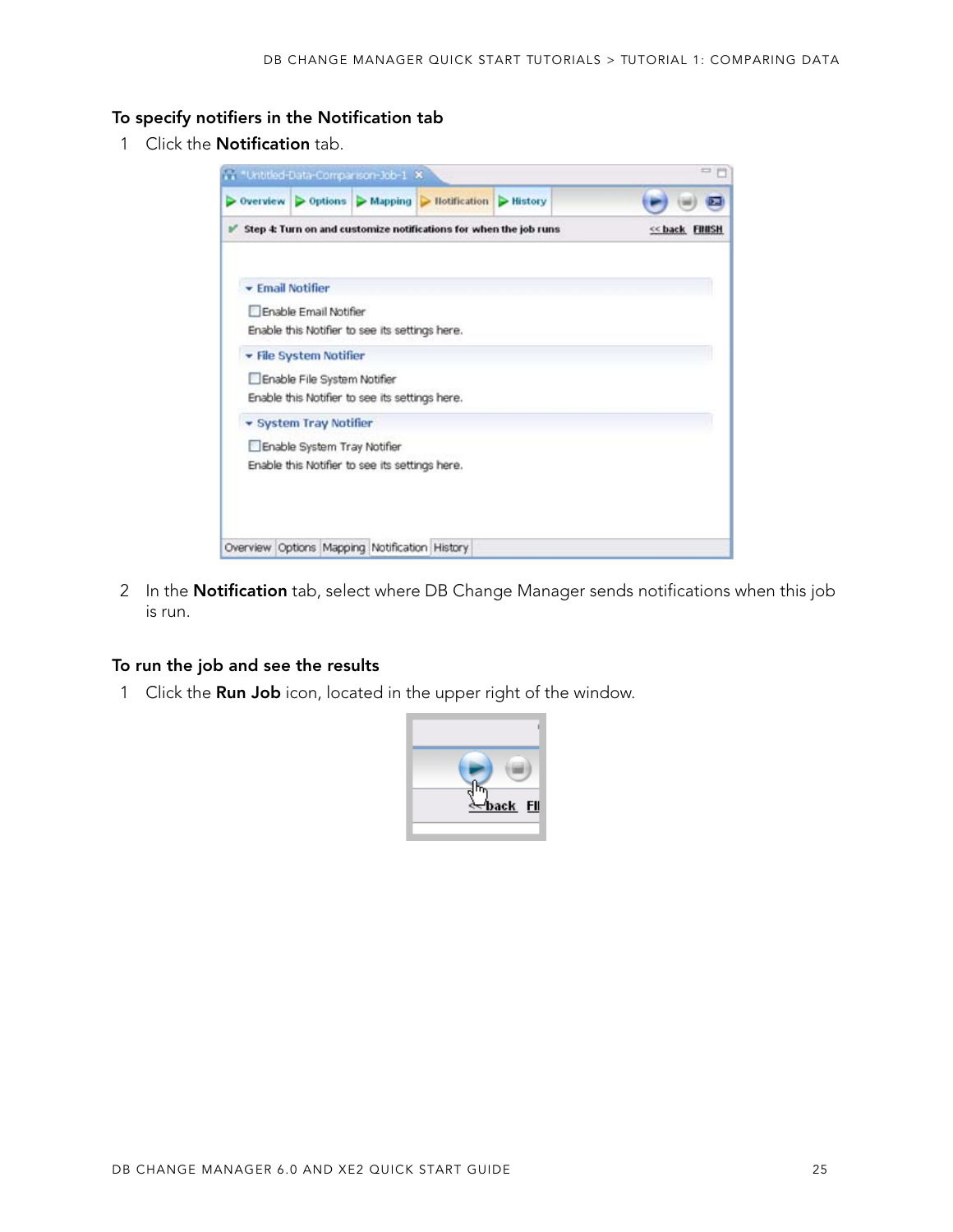2 In the **Results** tab, the job progress bar displays and the results appear. To review the job results, click the **View** command in the **Results** column on an individual pair.

|                             | * Results Overview - activation<br>- Source: activ Target: activation | Matched           |         | Only in torlabsgl | Only in TORLAB   | Different | Close results<br><b>Source</b> t |
|-----------------------------|-----------------------------------------------------------------------|-------------------|---------|-------------------|------------------|-----------|----------------------------------|
|                             | dbo.activation_key dbo.activation_key 0                               |                   | 0       |                   | 0                | $\bf{0}$  | 0                                |
|                             | dbo.activation k dbo.activation k 0                                   |                   | ٥       |                   | ٥                | ٥         | ٥                                |
|                             | dbo.activation_k dbo.activation_k 0                                   |                   | 0       |                   | o                | o         | 0                                |
|                             | dbo.activation  dbo.activation  D                                     |                   | ٥       |                   | ٥                | o         | ō                                |
| dbo.capacity                | dbo.capadty                                                           | $\frac{1}{10}$ 18 | 0       |                   | 0                | 0         | 0                                |
|                             |                                                                       |                   |         |                   |                  |           |                                  |
| ⋖⋕<br>Selected Table<br>0/0 |                                                                       | $\mathbf{H}$      |         | 0/0               | View Diff Report |           | Export Diff Results              |
|                             |                                                                       |                   | ವೆ<br>詣 |                   |                  |           |                                  |
|                             |                                                                       |                   | ã.      |                   |                  |           |                                  |

3 In the **Database Results** tab, review the detailed results for the tables and rows of the selected databases.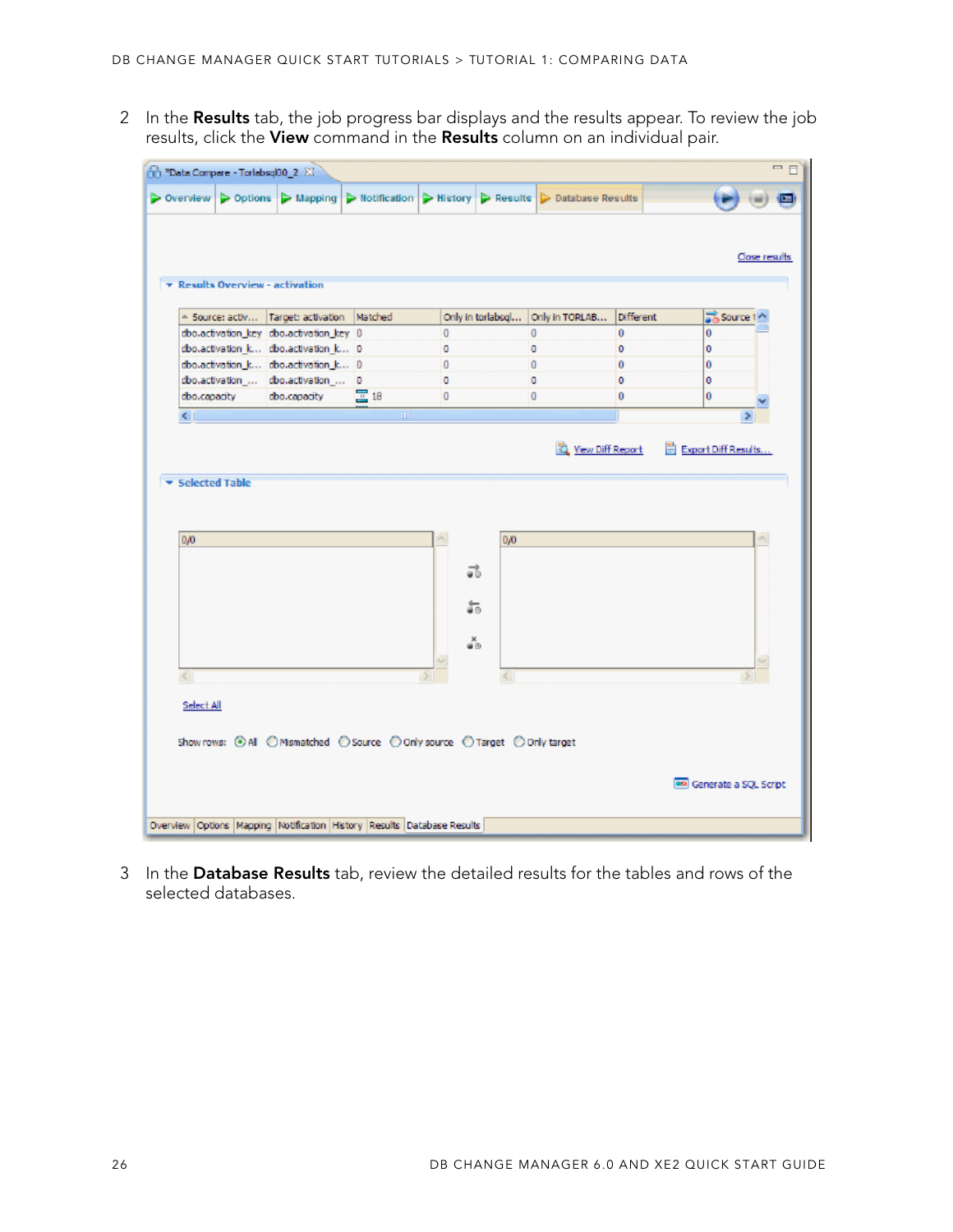## <span id="page-28-0"></span>TUTORIAL 2: SYNCHRONIZING DATA

#### **To generate and run an SQL synchronization script**

- 1 At the bottom of the **Database Results** tab of a database comparison job, click one of the radio buttons, for example, **Mismatched**, to specify the type of resolution to perform.
- 2 At the lower right, click **Generate an SQL Script**.



- 3 In the **SQL Editor**, click the **Execute SQL** icon, the green arrow, to synchronize the data.
	- **NOTE:** Executing an SQL script may change the data in your data sources. Be sure to review all potential changes, and read the script, before running the script.
- 4 If you want to create a report, select the **Database Results** tab and click **View Diff Report**.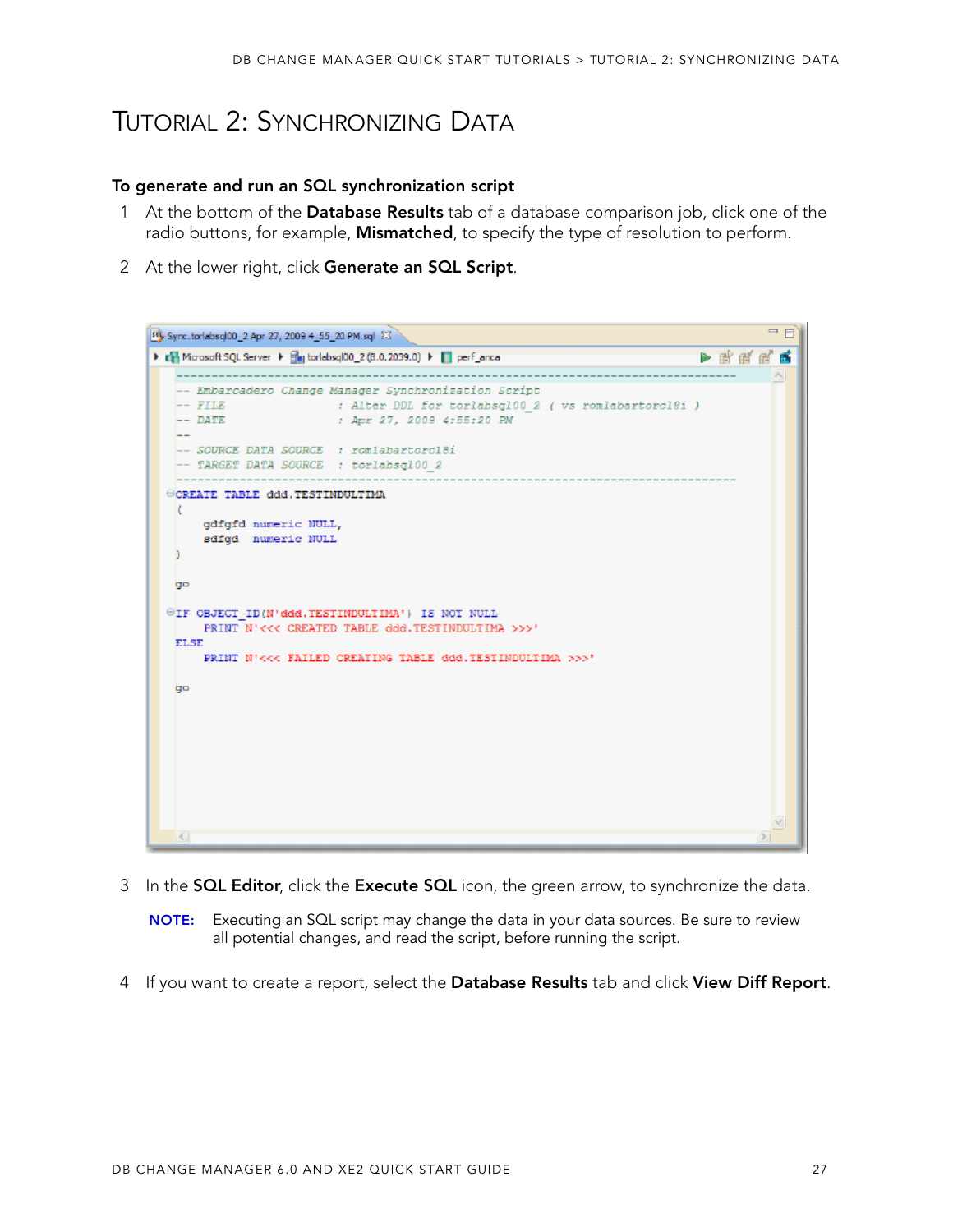### <span id="page-29-0"></span>HIGHLIGHTED FEATURE: THE COMPRESSION COMPARISON OPTION

Comparing large repositories with many databases, tables, and rows can be a time consuming and tedious process, especially when you require row-level accuracy.

The **Compression Comparison** option enables an algorithm that causes the data comparison to initially execute at a table level instead of the row level. Each table in a pair is assigned a value and if the values match the comparison process moves to the next pair of tables. If the values do not match, the process performs a more detailed comparison at the row level. This allows for a faster comparison process in general, without losing any accuracy during the process.

#### Compression Comparison

With this option enabled data on your datasources is compressed before being transmitted to the workbench and compared. In certain situations data compression enables the job to run at a much faster rate by removing the need to transfer and compare large volumes of data.

To enable this feature, navigate to the **Options** tab **Execution Options** section and select **Compression Comparison**.

## <span id="page-29-1"></span>TUTORIAL 3: COMPARING CONFIGURATIONS

Configuration comparison jobs examine the configuration settings of two specified data sources and describe the differences between them. You select a pair of data sources from **Data Source Explorer**, refine the property comparisons, run the job, and view the results. Based on the results you can correct any issues between the pair.

You can also compare a data source against a configuration archive or standard. Archives are a snapshot of the configuration settings of a data source at a point in time. Standards are customized sets of properties with threshold operators that help you create optimal configurations, against which you can compare existing data source settings.

#### **To define and run a configuration comparison job**

- 1 Select **File > New > Configuration Comparison Job**.
- 2 In the **Configuration Comparison Job** editor, type the name of the job in the **Name** field.
- 3 Drag and drop a data source from **Data Source Explorer** to the **Configuration Comparison Source** box.
- 4 Drag and drop a data source from **Data Source Explorer** to the **Configuration Comparison Target** box.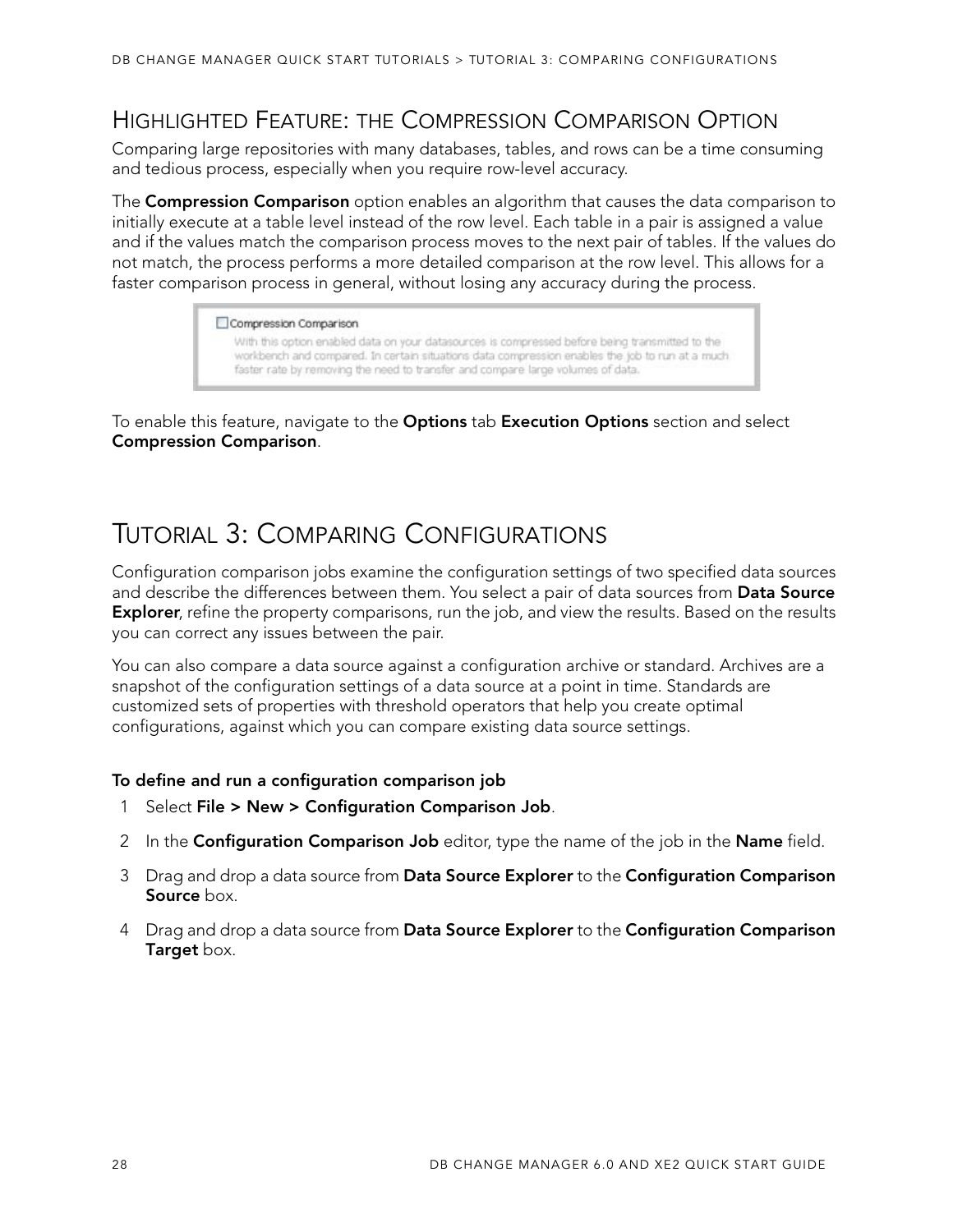5 Click the **Refinements** tab.

|          | $\triangleright$ Overview $\triangleright$ Refinements $\triangleright$ Options $\triangleright$ Hotification $\triangleright$ History |      |                                                                                                                   |                 |
|----------|----------------------------------------------------------------------------------------------------------------------------------------|------|-------------------------------------------------------------------------------------------------------------------|-----------------|
|          |                                                                                                                                        |      |                                                                                                                   |                 |
|          | Step 2: Select the configuration properties to compare                                                                                 |      |                                                                                                                   | << back next >> |
|          | <b>Configuration Property Refinement</b>                                                                                               |      | . Jease select from the properties below those that you would like to check in your configuration comparison job. |                 |
| Property |                                                                                                                                        | Type | <b>Description</b>                                                                                                |                 |
|          | 田 D B SQL Server Version Information                                                                                                   |      |                                                                                                                   |                 |
|          | E V & Core SQL Properties                                                                                                              |      |                                                                                                                   |                 |
|          |                                                                                                                                        |      |                                                                                                                   |                 |
|          |                                                                                                                                        |      |                                                                                                                   |                 |
|          |                                                                                                                                        |      |                                                                                                                   |                 |

- 6 Keep the defaults in the **Refinements** tab. Click the **Options** tab.
- 7 In the **Options** tab, select the **Extract DDL** check box.



8 Click the **Run Job** icon.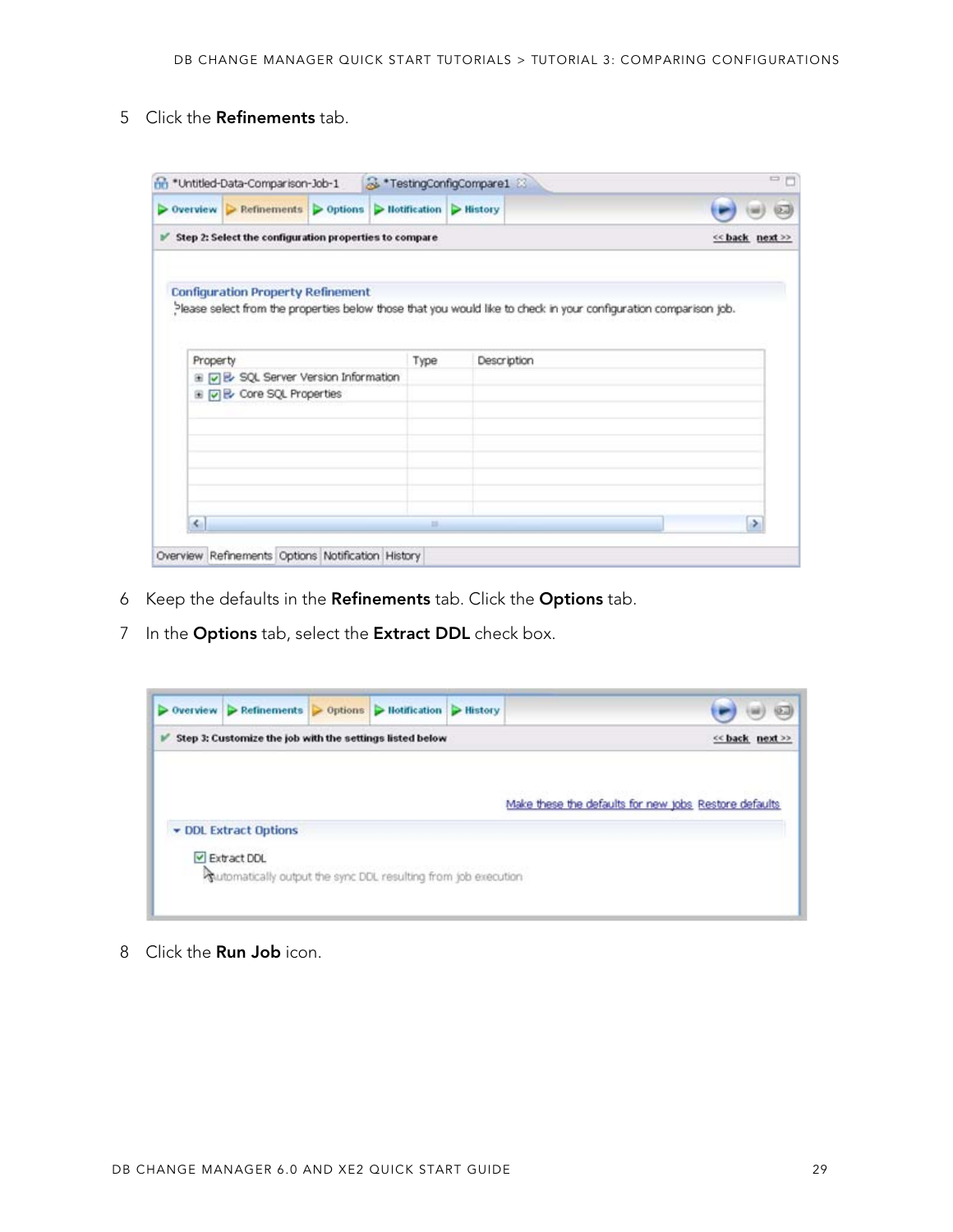9 In the **Comparison Results** tab, the job progress bar displays and the results appear. Review the job results.

|            | fin *Untitled-Data-Comparison-Job-1 |       | <sup>3</sup> TestingConfigCompare1 |                       |                                                                                                                                                                            |                       | $=$ $-$        |
|------------|-------------------------------------|-------|------------------------------------|-----------------------|----------------------------------------------------------------------------------------------------------------------------------------------------------------------------|-----------------------|----------------|
|            |                                     |       |                                    |                       | $\triangleright$ Overview $\triangleright$ Refinements $\triangleright$ Options $\triangleright$ Hotification $\triangleright$ History $\triangleright$ Comparison Results |                       | (2.3)          |
|            |                                     |       |                                    |                       |                                                                                                                                                                            |                       | Close results  |
|            | <b>Comparison Summary</b>           |       |                                    |                       |                                                                                                                                                                            | <b>Resolution</b>     |                |
|            |                                     |       |                                    |                       |                                                                                                                                                                            | Generate a SQL Script |                |
|            |                                     |       |                                    |                       |                                                                                                                                                                            |                       |                |
|            | Source: ForLABSQL05_1               |       |                                    | Target: TORLABSQL00_3 |                                                                                                                                                                            |                       |                |
|            | 53 Properties Matched               | 58.9% |                                    |                       |                                                                                                                                                                            |                       |                |
|            | 12 Properties Did Not Match 13.3% I |       |                                    |                       |                                                                                                                                                                            |                       |                |
|            | 25 Properties Not Found             | 27.8% |                                    |                       |                                                                                                                                                                            |                       |                |
|            |                                     |       |                                    |                       |                                                                                                                                                                            | View Report           | Export Results |
|            | <b>Comparison Results</b>           |       |                                    |                       |                                                                                                                                                                            |                       |                |
| Property = |                                     |       | Source                             |                       | TORLABSQL00_3<br>Op                                                                                                                                                        |                       | ô<br>M         |

In the **Comparison Results** tab, you can generate an SQL script to synchronize the configurations just as in [Tutorial 2: Synchronizing Data](#page-28-0).

### <span id="page-31-0"></span>HIGHLIGHTED FEATURE: COMPARING MULTIPLE TARGETS

You can compare multiple target sources against a single source. In the **Configuration Comparison Target** box of the **Overview** tab, click the **Add More Targets** option.

The box changes to a column list view, where you can drag and drop additional sources from **Data Source Explorer** to the **Configuration Comparison Target** box.

## <span id="page-31-1"></span>TUTORIAL 4: DEFINING A CONFIGURATION STANDARD

A configuration standard is composed of properties and values that you define:

- Configuration properties (static or dynamically updated based on the source values)
- Values that include threshold comparison operators (greater than, less than, falls within or is a member of a specified set, etc.)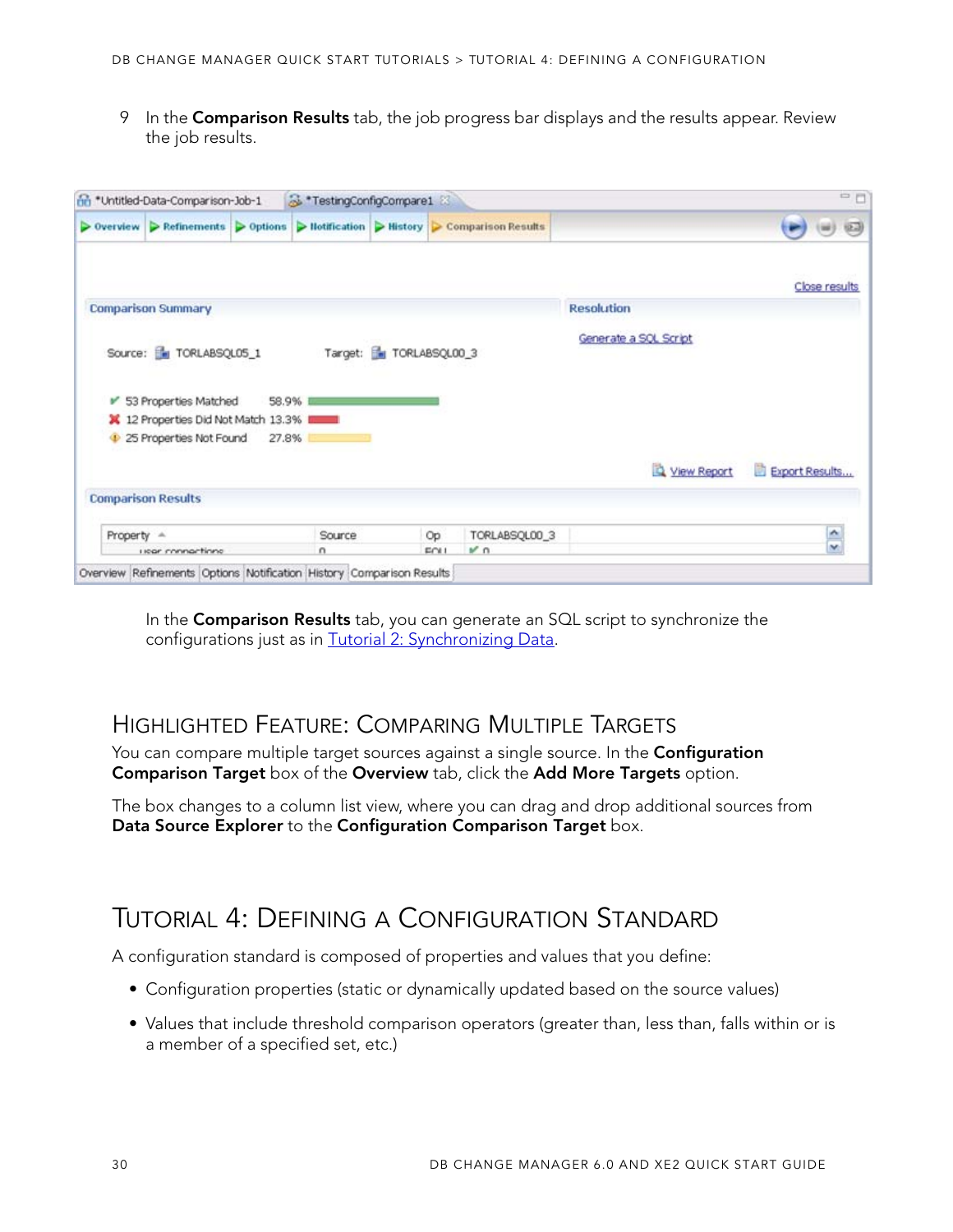You can use a standard in configuration comparison jobs against data sources and archives in order to determine if the target conforms to the standard. A standard can only be used as a source in comparison jobs.

#### **To define a configuration standard**

- 1 Select **File > New > Configuration Standard**.
- 2 If prompted, select a project to use.
- 3 In the **Overview** tab, enter the name of the standard in the **Name** field.
- 4 Drag and drop a data source from **Data Source Explorer** to the **Standard Sources** table.

|                                                       | the *Untitled-Data-Comparison-Job-1<br><sup>3</sup> TestingConfigCompare1 | ConfigStandard1 83      | $=$ $-$ |
|-------------------------------------------------------|---------------------------------------------------------------------------|-------------------------|---------|
| $\triangleright$ Overview $\triangleright$ Refinement |                                                                           |                         |         |
| Create or Modify a Configuration Standard             |                                                                           |                         |         |
| <b>Standard Name and Description</b>                  |                                                                           |                         |         |
| Name                                                  |                                                                           | <b>Notes</b>            |         |
| ConfigStandard1                                       |                                                                           |                         |         |
|                                                       |                                                                           | Details                 |         |
|                                                       |                                                                           |                         |         |
| Project: ConfigCompare1                               |                                                                           |                         |         |
|                                                       |                                                                           |                         |         |
|                                                       |                                                                           |                         |         |
|                                                       | Torag and drop from the Datasource Explorer to add a new source.          |                         |         |
| Source                                                | Version                                                                   | TORLABSQLOD 3           |         |
| TORLABSQL00_3                                         | Microsoft SQL Server                                                      |                         |         |
|                                                       |                                                                           | Hostname: TORLABSQL00_3 |         |
|                                                       |                                                                           | Linked<br>Type:         |         |
| <b>Standard Sources</b>                               |                                                                           |                         |         |

- 5 In the **Refinement** tab, define each listed property as **Linked** or **Static** by clicking the appropriate row value in the **Type** column and selecting from the drop down menu.
- 6 Define each property operator by clicking the appropriate row value in the **Operator** column and selecting from the drop down menu.
- 7 Select **File > Save** to save the standard. It appears in the **Project Explorer**.
- 8 Drag and drop the new standard from **Project Explorer** to the **Comparison Source** box in the **Configuration Comparison Job** editor. You can now run a job using the standard as you would a registered data source.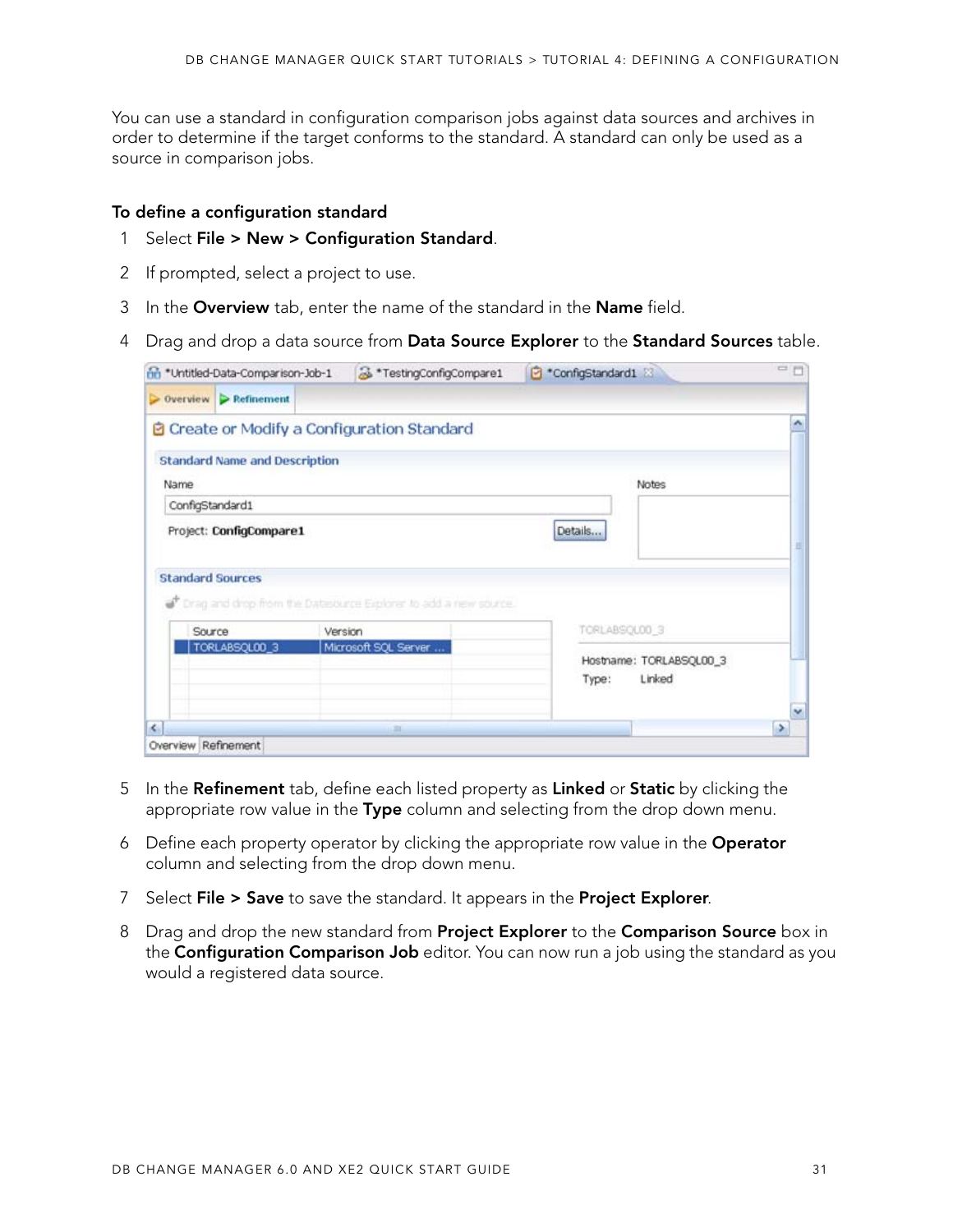## <span id="page-33-0"></span>TUTORIAL 5: COMPARING AND SYNCHRONIZING SCHEMAS

Once you create a baseline archive of your schema, you can compare it against the other schemas, even in live environments. Also, you can synchronize the schema of a data source with the archive using the **Schema Comparison Job** editor.

#### **To define a schema comparison job**

- 1 Select **File > New > Schema Comparison Job**.
- 2 In the **Schema Comparison Job** editor, type the name of the job in the **Name** field.
- 3 Drag and drop a data source from **Data Source Explorer** to the **Schema Comparison Source** box.
- 4 Drag and drop a data source from **Data Source Explorer** to the **Schema Comparison Target** box.
- 5 Click the **Mapping** tab.
- 6 In the **Mapping** tab, review the object mappings that are already set up for you. Change the target mappings as needed.
- 7 In the **Options** tab, select or de-select the configuration properties.
- 8 Click the **Run Job** icon.
- 9 In the **Comparison Results** tab, the job progress bar displays and the results appear. Review the job results.

#### **To generate and run a schema synchronization script**

- 1 In the **Comparison Results** tab, click **Generate Sync Script** in the **Resolution** column of the **Comparison Results** table. DB Change Manager generates a synchronization script in the **SQL Editor**.
- 2 Modify the script as needed, and save it using the **File > Save** command.
- 3 In the **SQL Editor**, select the **Execute SQL** icon to synchronize the data.

**NOTE:** Executing the SQL script changes the schema in your target data source. Be sure to review all potential changes and read the script before running it.

4 If you want to create a report, click **Generate Report**. The **Export** dialog opens and provides additional report options.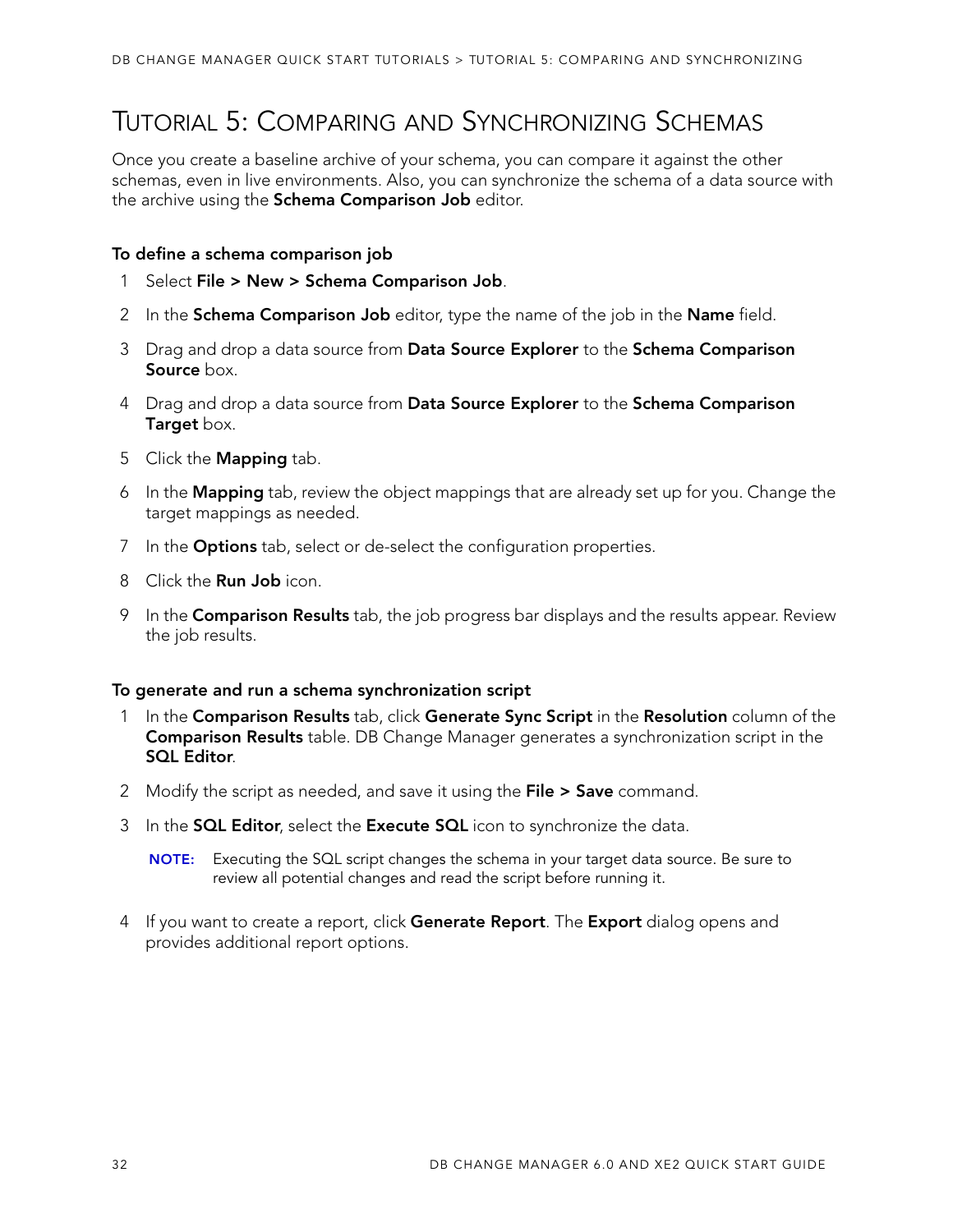## <span id="page-34-0"></span>TUTORIAL 6: DEFINING A SCHEMA ARCHIVE

A schema archive contains a snapshot of the schema of a registered data source. You compare schema archives against other data sources and archives to identify possible inconsistencies.

A schema archive is generated from a single data source at a specific point in time. Like a configuration archive, a schema archive has versioning functionality and can be periodically updated with the current values of the data source. Older versions are retained and can be recalled as needed.

You create a schema archive using the **Schema Archive Job** editor. Once created and saved, it is listed in the **Data Source Explorer**.

#### **To define a schema archive**

- 1 Right-click on a data source in **Data Source Explorer** and select **Archive > Schema Archive Job**.
- 2 In the **Archive Job** editor, enter the name of the archive in the **Name** field.
- 3 Drag and drop the data source to be archived from **Data Source Explorer** to the **Archive Source** box.
- 4 In the **Refinements** tab, select properties to include in the archive.
- 5 Click the **Run Job** icon.
- 6 In the **New Unsaved Version** tab, the results appear. Review the job results.
- 7 Click **File > Save**. The **Unsaved Version** tab changes to Version 1, and Version 1 with a timestamp appears in the **Archive Versions** table on the **Overview** tab.

**TIP:** You can create more versions by clicking the **Run Job** icon again.

8 Drag and drop the new archive version from **Data Source Explorer** to the **Source** or **Target** boxes in the **Schema Comparison Job** editor. You can now run a job using the archive just as you would use a data source.

## <span id="page-34-1"></span>TUTORIAL 7: MASKING DATA

A data masking job is a type of comparison job. You set it up just as in **Tutorial 2: Synchronizing** [Data](#page-28-0).

You specify masking rules in the **Mapping** tab.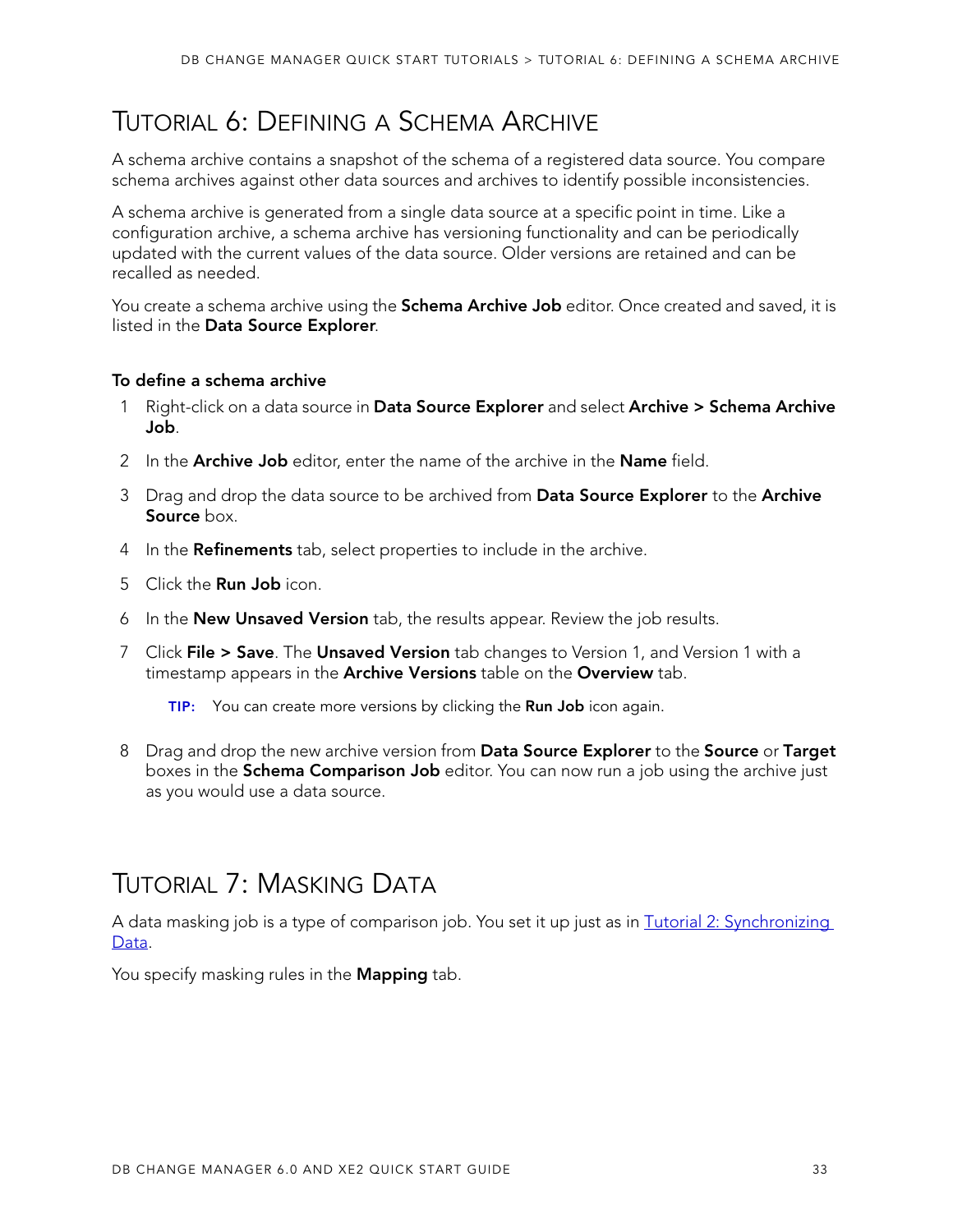| $\leq$ |     | m                               |                     | Filter:<br>edit<br>[no filter]<br>$\rightarrow$ |
|--------|-----|---------------------------------|---------------------|-------------------------------------------------|
|        |     |                                 |                     | Columns: No Masking                             |
| Ø      | 建設  | dbo.Supplier                    | dbo.Supplier<br>Ш   | Apply to All                                    |
| ⊽      |     | dbo.Ref_Address_Type<br>H.      | dbo.Ref_Addres      | Use Default<br>×                                |
| ☑      | 88  | dbo.Product<br>m                | Ш<br>dbo.Product    | Default Masking Rule:                           |
| V      | 8 B | dbo.Customer_Order_Product<br>ш | dbo.Customer_0<br>Ш | View Column Mapping                             |
| Ø      | 88  | dbo.Customer_Order<br>围         | dbo.Customer (<br>Ш |                                                 |
| ⊽      |     | dbo.Customer_Address<br>33      | dbo.Customer_/<br>Ш | Columns: 7/7 to 7/7                             |
| Ø      | 6 B | dbo.Customer<br>3B              | dbo.Customer        |                                                 |
| V      | a a | dbo.Category<br>围               | dbo.Category        | Target: dbo.Address                             |
| Ø      | 8 T | U dbo.Address                   | dbo.Address<br>Ш    | Source: dbo.Address                             |
|        |     | TORLABSQL05_1.FranklynA         | TORLABSOL05_2.F     |                                                 |

- 1 In the **Table Mapping** box, click **View Column Mapping**.
- 2 Click on the data **Default Masking Rule** option for the column and select one of the following:
- **Use Default**: The default masking rule as set in the **Database Mapping** box.
- **None**: No masking is applied.
- **Randomize**: Replaces characters with random other characters.
- **Shuffle**: Reorders the values in different rows; for example, in a **First Name** column Bob, Ted, and Alice can change to Alice, Bob, and Ted.

Close the window.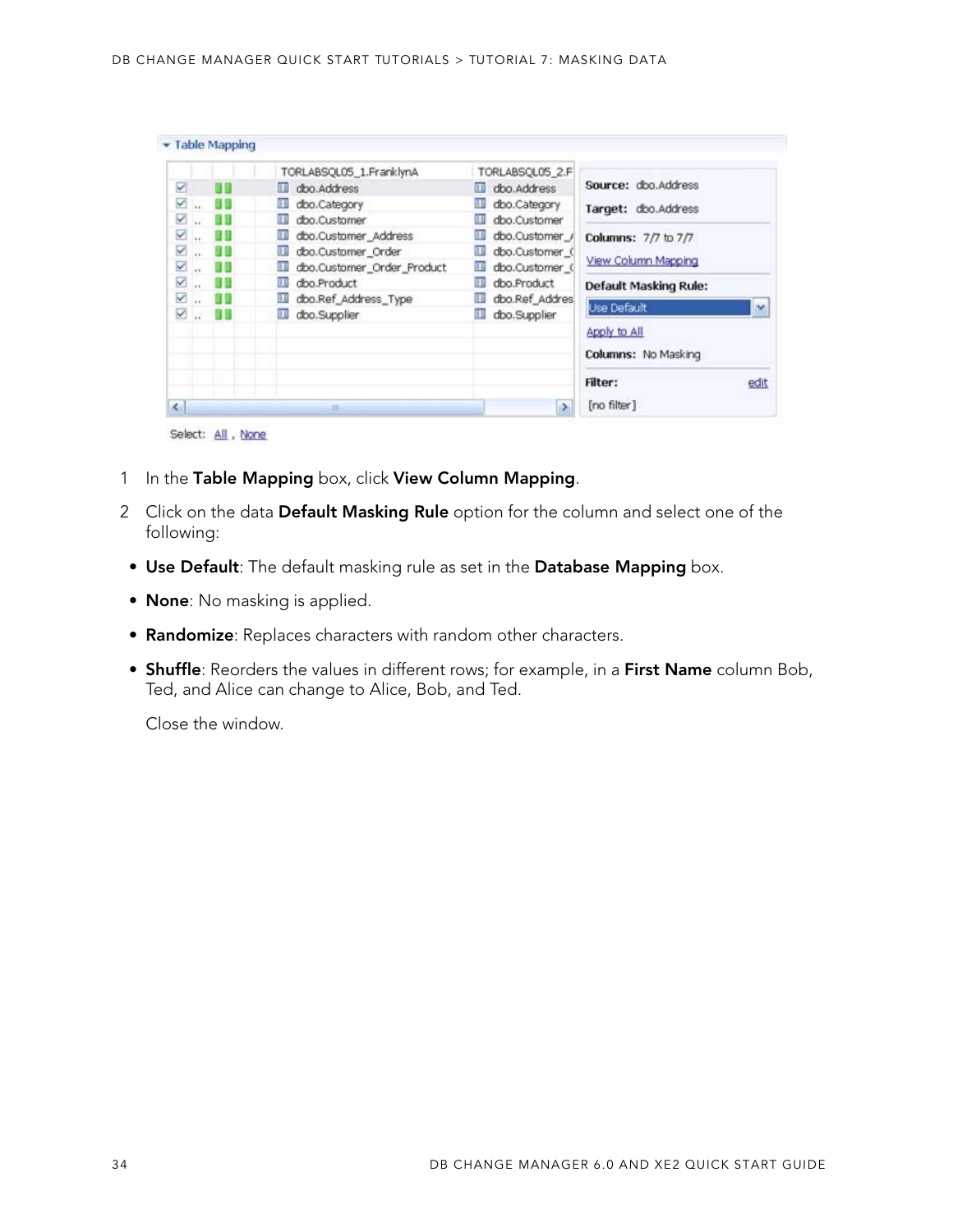| <b>Columns and Filter</b>            |                 |              |   |                                | x                               |
|--------------------------------------|-----------------|--------------|---|--------------------------------|---------------------------------|
|                                      |                 |              |   |                                |                                 |
| Type                                 | Column.         | Masking Rule |   | Column                         | Type                            |
| $\checkmark$<br>int                  | Address ID      | None.        |   | $\vee$ Address ID              | ×lint                           |
| $\checkmark$<br>int                  | Address Type ID | None         |   | $\vee$ Address Type $\vee$ int |                                 |
| $\overline{\mathbf{S}}$<br>varchar   | Street 1        | Randomize    |   | $\vee$ Street 1                | $\blacktriangleright$   varchar |
| $\checkmark$<br>varchar              | Street 2        | Use Default. |   | $\vee$ Street 2                | M∣varchar                       |
| $\checkmark$<br>varchar              | City.           | Use Default  | M | lCity.                         | M∥varchar                       |
| $\checkmark$<br>char.                | State           | Use Default. |   | ×lState                        | M∣char                          |
| $\checkmark$<br>char                 | Zip             | Use Default  |   | $\vee$ Zip                     | $\blacktriangleright$ [char     |
| Select: All , None<br>Columns Filter |                 |              |   |                                |                                 |

- 3 Click **File > Save** to save the job.
- 4 Click the **Run Job** icon.

| $\triangleright$ Overview | $\triangleright$ Options | $>$ Mapping                                        | Ilotification   History     |                | $\triangleright$ Results | Database Results |                                                    |                                                                  |
|---------------------------|--------------------------|----------------------------------------------------|-----------------------------|----------------|--------------------------|------------------|----------------------------------------------------|------------------------------------------------------------------|
|                           |                          | - Results Overview - FranklynA                     |                             |                |                          |                  |                                                    | Close results                                                    |
|                           | Source: Fran             | - Target: Fra                                      | Matched                     |                | Only in TORL             | Only in TORL     | <b>Different</b>                                   | 56 A                                                             |
|                           | dbo.Category             | dbo.Category                                       | $\Xi$ 16                    | 0              |                          | Ö                | ο                                                  | Ō                                                                |
|                           |                          |                                                    |                             |                |                          | 0                | 区 348                                              | 0                                                                |
|                           | dbo.Customer             | dbo.Customer                                       | 0                           | o              |                          |                  |                                                    |                                                                  |
| $\epsilon$                |                          |                                                    | m                           |                |                          | View Diff Report |                                                    | $\overline{\phantom{a}}$<br>$\rightarrow$<br>Export Diff Results |
|                           | · Selected Table         |                                                    |                             |                |                          |                  |                                                    |                                                                  |
| Œ                         | Customer ID              | TORLABSQL05_1.FranklynA.dbo.Customer<br>First Name |                             |                | Ш                        |                  | TORLABSQL05_2.FranklynA.dbo.Customer<br>First Name |                                                                  |
| $\cdots$                  | 734                      | <b>James</b>                                       | Last Nar<br><b>Battiste</b> | 56             | Customer ID<br>734       |                  | Gxibic                                             | Last Nar<br><b>Yxssfmst</b>                                      |
|                           | 735                      | Samual                                             | Philpott                    |                | 735                      |                  | Jackso                                             | <b>Fywzfiac</b>                                                  |
|                           | 736                      | Noel                                               | Arra                        | $\frac{4}{90}$ | 736                      |                  | Nael                                               | Eaae                                                             |
|                           | 737                      | Gaston                                             | Amesquit <sub>v</sub>       | స              | 737                      |                  | Okeybx                                             | Oasegfw ~                                                        |

The **Database Results** tab shows the masked data.